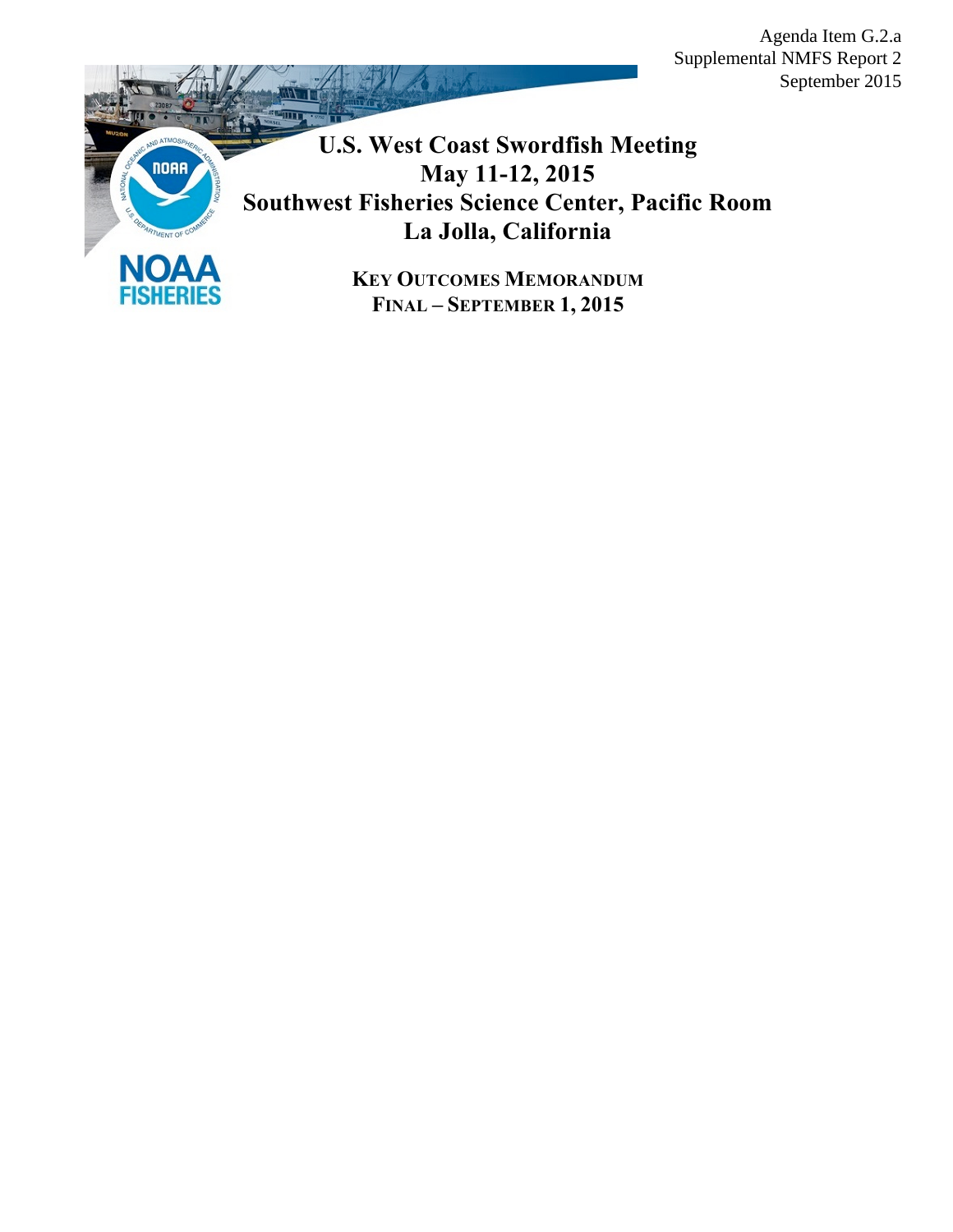## **I. Overview**

NOAA National Marine Fisheries Service (NMFS) convened the U.S. West Coast Swordfish Fisheries Meeting May 11-12, 2015, in La Jolla, California. (See **Attachment 1** for a copy of the meeting agenda.) The two-day meeting focused on the following objectives:

- Consideration of existing West Coast swordfish fisheries while exploring complementary strategies for optimizing fishing for highly migratory species.
- Consideration of balancing sustainable fisheries with reducing bycatch and identifying potential ways to reach this goal.

This Key Outcomes Memorandum summarizes the primary results of the meeting. The synthesis focuses on summarizing main themes discussed at the meeting and presenting, in particular, the results of small-group discussions centered on generating participant feedback regarding: (1) the current state of swordfish fisheries; (2) possible gear and operational changes; (3) strategies for increasing demand for local and sustainable swordfish; and (4) exploring ways to optimize HMS fishing off the west coast while further reducing bycatch.

# **II. Participants**

Approximately 50 participants attended the meeting. They included commercial fishermen, state and federal fishery managers and scientists, conservation organizations and research institutions, fishing advocates, as well as seafood consumers, seafood suppliers and restaurateurs. Heidi Taylor, of NMFS West Coast Region, Sustainable Fisheries Division, served as the meeting convenor. A Steering Committee comprising Heidi Dewar, Christina Durham, Lyle Enriquez, Christina Fahy, Judson Feder, Elliott Hazen, and Marc Saccucci helped plan and manage the meeting. Scott McCreary and Megan Vinett from CONCUR, an environmental dispute resolution firm specializing in marine resource and water issues, served as meeting facilitators. (A full listing of participants is included as **Attachment 2**.)

# **III. Meeting Materials**

A handful of materials were distributed at the meeting. Materials provided – as well as all presentations delivered at the meeting itself – are available on the West Coast Region website at: http://www.westcoast.fisheries.noaa.gov/fisheries/migratory\_species/2015\_swordfish\_mtg.html

# **IV. Key Outcomes**

Below is a summary of the main topics and issues discussed during the meeting.

# **A. Welcome and Introductions**

H. Taylor opened the meeting with a brief review of the meeting purpose: (1) consideration of existing West Coast swordfish fisheries while exploring complementary strategies for optimizing fishing for highly migratory species; and (2) consideration of balancing sustainable fisheries with reducing bycatch and identifying potential ways to reach this goal.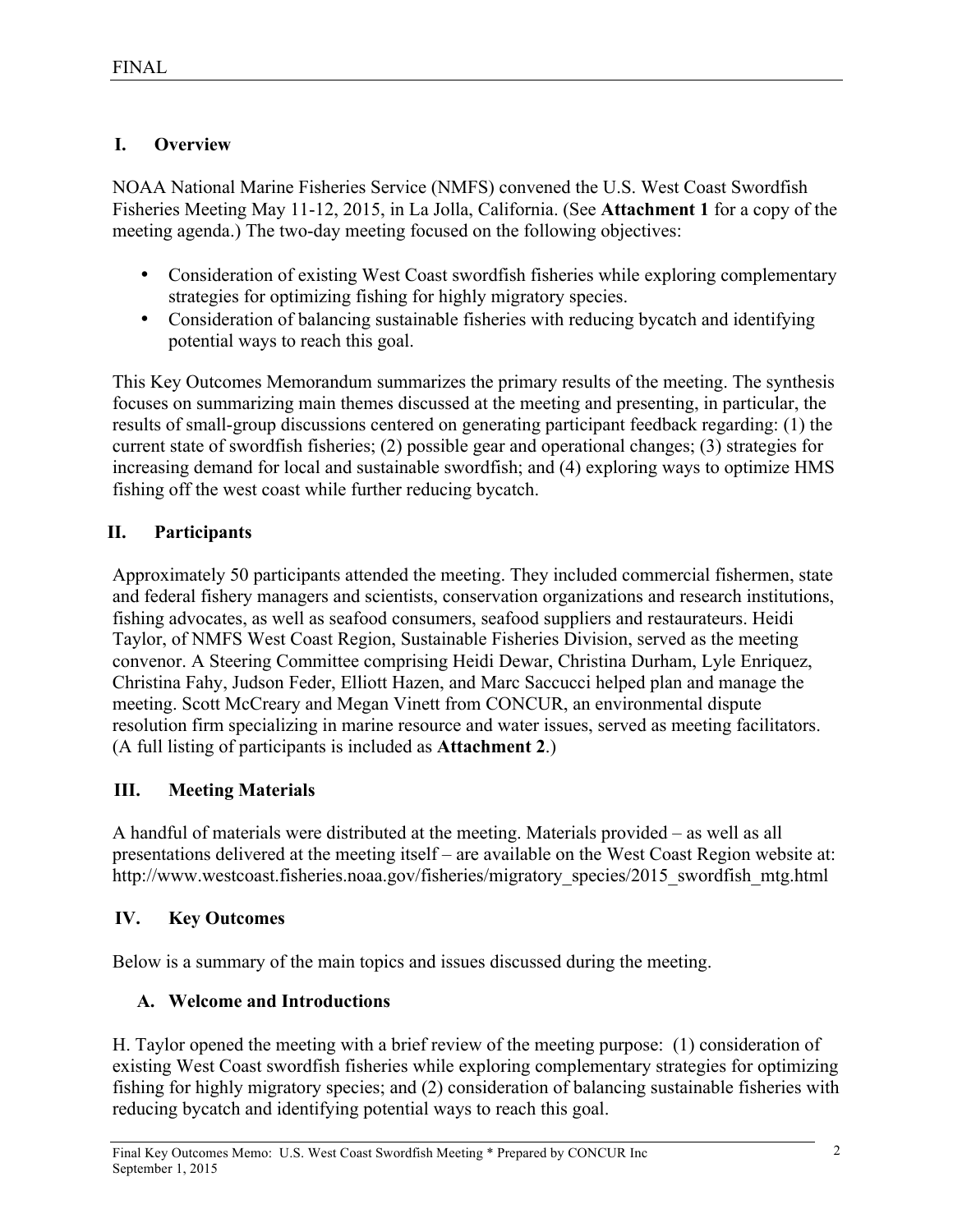She emphasized that the meeting is intended to be an exchange of perspectives and not a decision-making forum. Bob Turner, NMFS West Coast Region Assistant Regional Administrator, Sustainable Fisheries Division, thanked attendees, emphasizing that participation is key in setting a good direction for this dynamic fishery. S. McCreary then reviewed the agenda and the ground rules for the meeting, emphasizing the goal to foster a conversation about inventing new options to strengthen the fishery.

## **B. Background Briefings and Presentations**

The meetings included numerous presentations. Below is a quick synopsis of the primary topics covered during the presentations.

## **Reflections on 2011 Swordfish Workshops**

#### SLUTH: Swordfish and Leatherback Utilization of Temperate Habitat

H. Dewar presented an overview of the history and impetus that lead to the development of SLUTH and the steps taken to the current Management Plan to reduce mortality of leatherback turtles in the swordfish fisheries and increase West Coast swordfish landings. This presentation examined multiple sources of leatherback mortality, describing the relationship between the U.S. West Coast swordfish fishery closures due to both bycatch and the realization that U.S. action alone cannot eliminate risks to leatherback turtles. She also conveyed the fishery perspective that decreases in landings directly affect local economies. H. Dewar noted that while data gaps remain, more work is being done to confirm and refine bycatch rates in foreign fisheries.

#### 2011 Swordfish Workshop

H. Taylor summarized the 2011 Swordfish Workshop in San Diego. U.S. West Coast and Hawaii swordfish fishermen, Pacific Fishery Management Council members, NMFS and state agency members, NGOs, fishermen, chefs, restaurateurs, and others attended this meeting and shared diverse viewpoints on the social, political, economic perspectives on the West Coast swordfish.

Recommendations included developing and using better market strategies to inform the public on the health and management of the fishery, continuing research on new gear and gear modifications and techniques, using a more holistic approach to fishery management, and building partnerships to increase local success.

It was noted that limited resources are a challenge for robust research and public education.

## Current Stock Status

T. Sippel presented an overview of the 2014 swordfish stock status conducted by the ISC Billfish Working Group. Using two surplus production models to analyze two stocks – the Western and Central Pacific (WCPO) and the Eastern Pacific Ocean (EPO) stocks – the studies concluded that the WCPO swordfish stock healthy condition, and has been for the past decade. EPO stocks reflect a chance that moderate overfishing occurred in 2012. T. Sippel described stock allocation procedures that supported the demarcation of a stair stepshaped delineation between eastern and western stocks. He noted that an integrated model would be a useful tool in the future to reduce the uncertainty inherent in the MCMC-based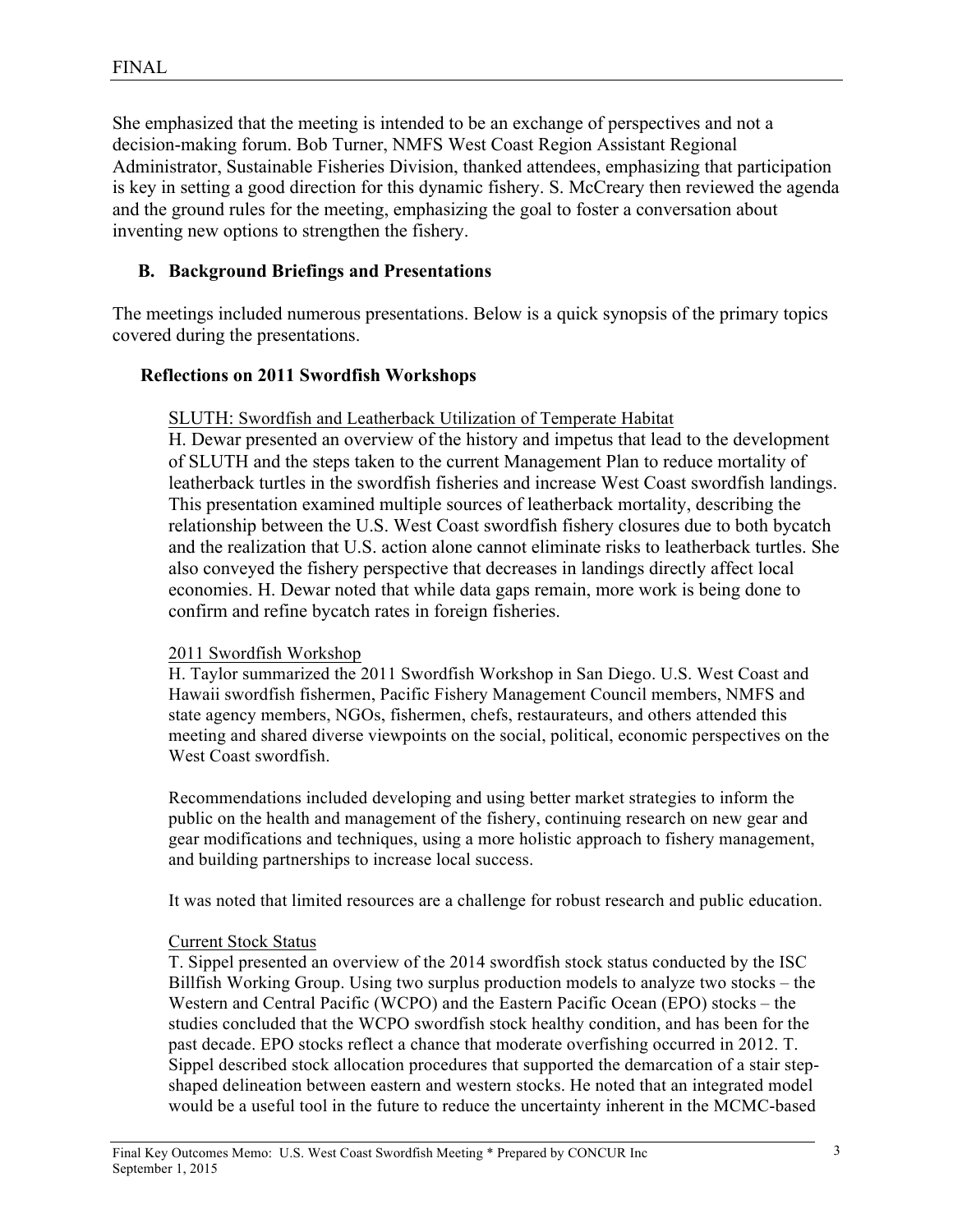model used to define the current boundary.

#### **Swordfish Fishery Education & Background**

Swordfish Fisheries Currently Under the Highly Migratory Species Fisheries Management Plan

K. Dahl addressed swordfish fisheries currently authorized under the HMS Management Plan. Fisheries are characterized by gear type. Of five gear types, three are most commonly used – pelagic longline, large mesh DGN, and harpoon. K. Dahl discussed general regulations as well as more specific regulations, including pelagic longline, which is prohibited in the West Coast EEZ, and specific closures for protected species that resulted in robust mitigation measures and the subsequent reopening. He also noted that state regulations complement the federal HMS regulations.

#### Bycatch Reduction in U.S. Swordfish Fisheries

R. Lewison, Ecology Professor at San Diego State University, described specific bycatch reduction measures in Atlantic and Pacific pelagic longline and drift gillnet fisheries. She reviewed some specific distinctions among bycatch reduction rules and gear modifications among these fisheries as well as the effectiveness of bycatch reduction in these swordfish fisheries.

These studies show that bycatch reduction is needed across all large-scale gear types, efficacy goes beyond successful experimental trials and into real-use technical performance, and stakeholder engagement and involvement is an important component of developing effective and sustainable bycatch reduction.

#### Cross-Fisheries Comparison of Bycatch with Various Gears

H. Gjertsen presented comparative studies by the California Ocean Protection Council and California Sea Grant of bycatch and economic metrics in U.S. swordfish fisheries. These studies are motivated by 1) issues raised about bycatch associated with the DGN fishery and the aim to compare it to other fisheries; 2) a request from the PFMC for alternative gear studies; 3) growing interest in deep-set gear (as in tuna fisheries); and 4) interest in developing a standardization of bycatch to address differences in small versus large fisheries to develop economic production standardization. H. Gjertsen emphasized that the growing data set is not complete given the differences in species compositions, abundances, target species, and other fishery-specific characteristics.

Key findings include: buoy gear and harpoons produce lower bycatch, the CA DGN fishery is not a high-bycatch fishery compared to HI SSLL or the ATL LL fishery (which, notably, is Marine Stewardship Council certified). The CA DSLL fishery had lower bycatch than most fisheries included in the studies (other than CA HPN and ATL BG), and this approach shows promise with experiments needed in the U.S. EEZ.

#### Trends & Landings/Socioeconomic Overview of Swordfish Fisheries

S. Stohls compared economic performance of swordfish fisheries using production indicators at the global, North Pacific, and U.S. Pacific fishery levels. He showed trends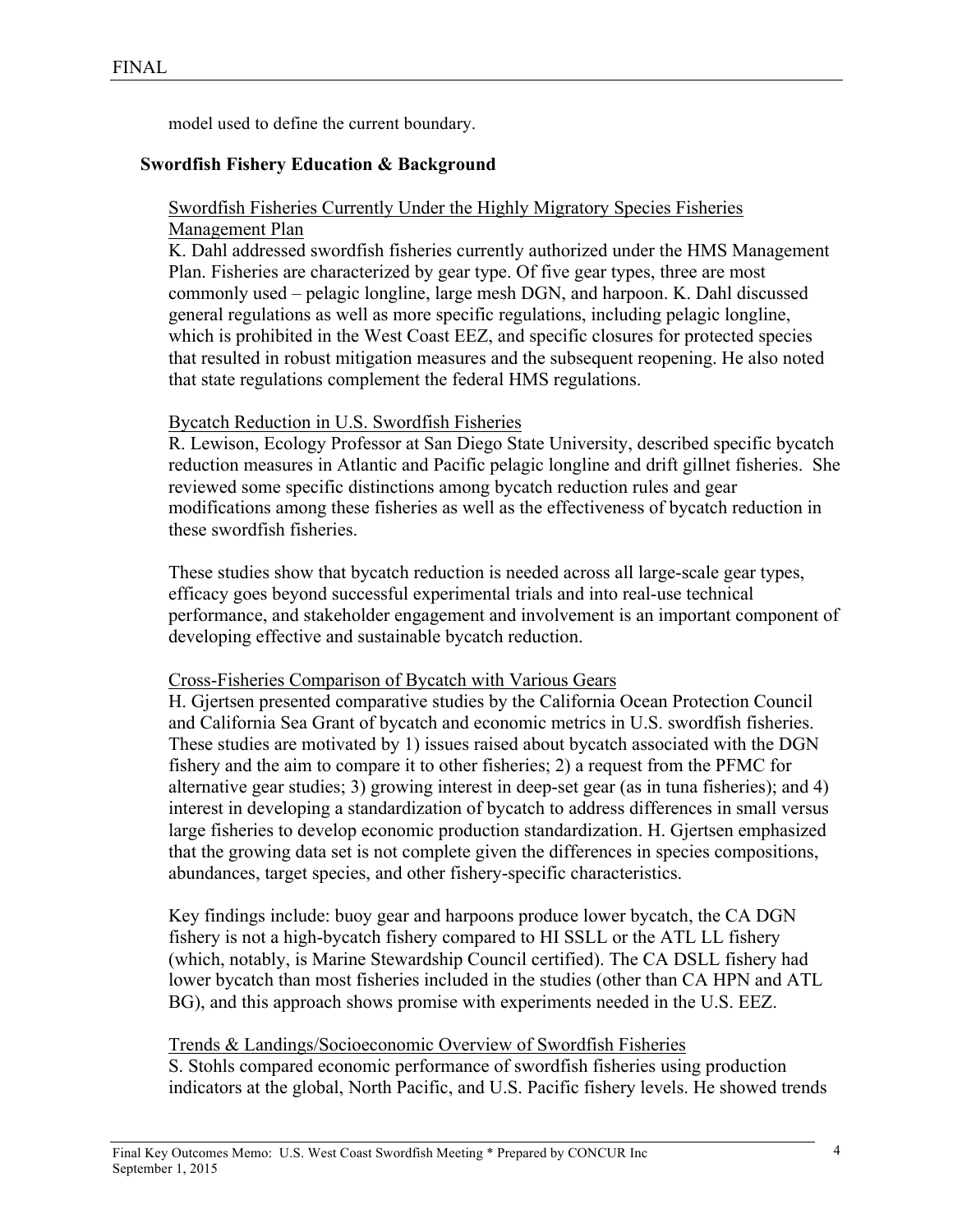in global production (including catches, landings, revenues, and effort) from 1950 in the Eastern, Western and Central Pacific Ocean.

Most swordfish consumed in the U.S. is imported. The West Coast swordfish fishery shows comparatively low bycatch, though production has underperformed. Increased West Coast production could reduce swordfish contribution to the trade deficit, reduce the carbon footprint of swordfish delivery, and expand international production that meets U.S. management standards. A participant noted that sustaining political will is a key factor as scientific studies and conclusions lead to informed regulations and management actions. The hope for the findings of these studies is they could be presented to the Pacific Fishery Management Council.

#### Cost Benefit Analysis of Regulation

D. Squires presented a cost benefit analysis for the DGN swordfish fishery time-area closure, measuring gains and losses in consumer and producer benefits as well as bycatch. While there is no formal counterfactual model for bycatch in foreign production, time-area DGN closure resulted in loss of benefits to consumers and producers in the U.S. PFMC region. As well, he concluded that net sea turtle bycatch increased.

#### Drift Gillnet Fishery Management & Import Provisions

C. Fahy presented on DGN Fishery Management successes. Positive developments include the fishery's ability to take advantage of healthy swordfish stocks, addressing sensitive species concerns and eventually time-area closures. Other developments included the establishment of Take Reduction Teams, MMPA import provisions, gear modification and development, and new MSA provisions. This suite of regulations has proven successful for turtles and marine mammals though with negative economic impact on the U.S. DGN fishery. Participants posed questions on the potential for advancing with sanctions based on fishing practices in Mexico. Others queried about the prospect to revisit and revise the BiOp.

#### Summary of Exempted Fishing Permit Proposals & Council Actions

T. Sippel summarized 2015 PFMC permit applications. He highlighted applications, looking across proposed gear type, the proposed area for the permit, the proposed timeline, the amount of effort, and proposed observer coverage. He also noted the Council action for each application. A participant noted that it can be challenging to fund development and testing of new gear types with a 100% observer coverage requirement.

Exempted Fishing Permits Applicant Perspective – Swordfish movements, recent gear trials, and future experiments focused on West Coast fishery development C. Sepulveda presented results of recent PIER studies to develop a low impact alternative gear type to augment the harpoon fishery. PIER studies have shown that swordfish are found at depths greater than 200m, which has supported development of deep set buoy gear (DSBG) in the DGN. Many participants supported the potential for DSBG use in the DGN and expressed need for more testing by experienced swordfish fishermen.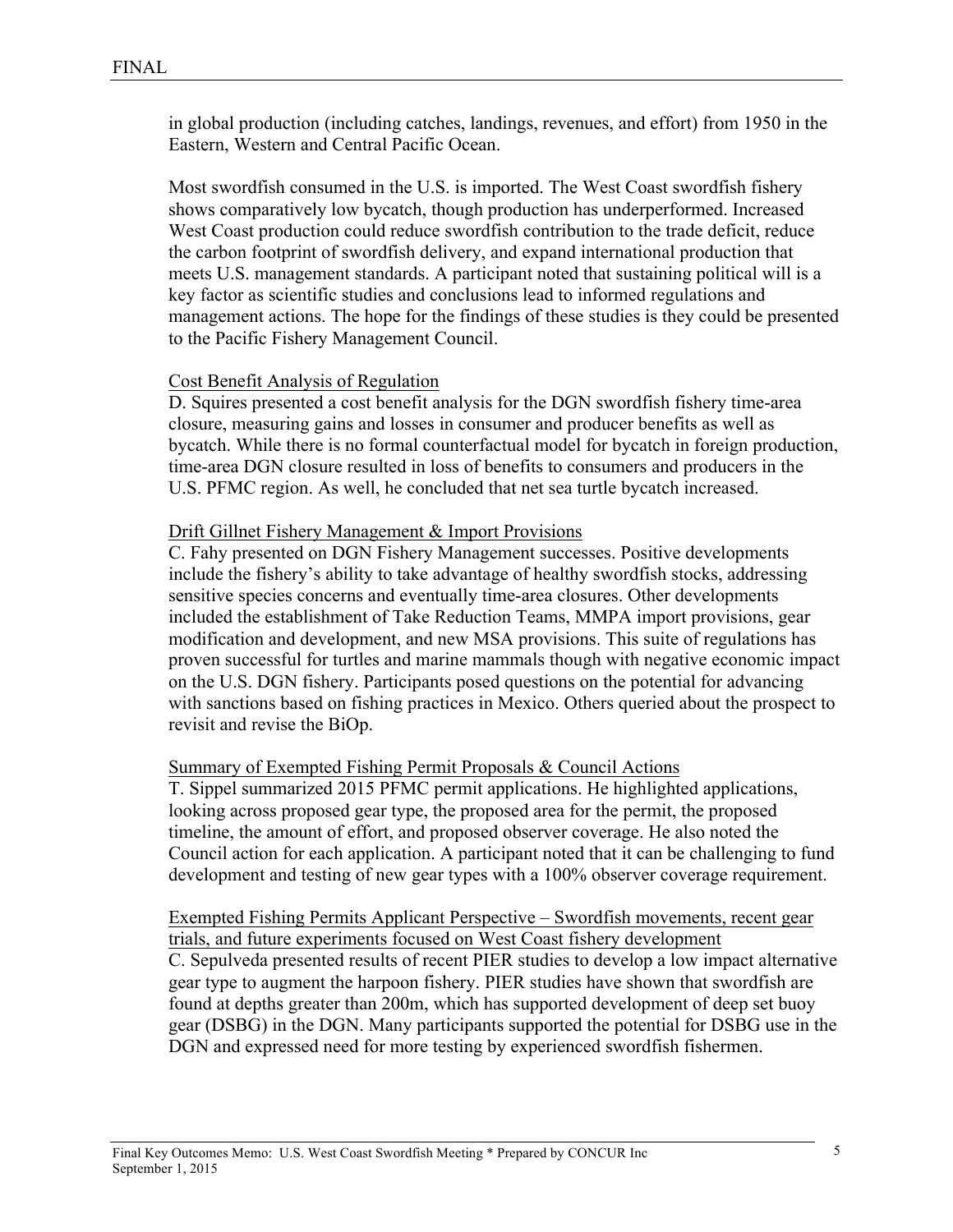## **Monitoring Improvements**

## NMFS Electronic Monitoring Efforts

S. Freese presented the newly adopted 10-year plan by NMFS and PFMC, which aims to identify appropriate electronic technologies for specific fisheries. The three phases of the plan are intended to implement electronic technologies processes and initiatives, expand current projects and develop new and integrated databases, and implement advanced projects with improved technologies. This plan is designed to address and supplement observer coverage and near- or real-time reporting via electronic logbooks and fish tickets. S. Freese highlighted results of the groundfish electronic monitoring and the pending TNC HMS Salstonstall-Kennedy Proposal.

## How NGOs Can Help

M. Stevens of The Nature Conservancy presented an NGO perspective on their role in supporting the swordfish fishery. She discussed tools that are changing the conversations about the fisheries also pose concerns. She noted that some marketing and media tools that can also impose high economic costs and present privacy concerns. Other promising strategies include using external funding sources, third party analysts of electronic monitoring data, and others. She noted that TNC's role is to help build partnerships to increase performance and conservation progress, not simply provide funding.

## Grants and Funding Opportunities

L. Enriquez outlined five grant and funding programs for fishery management and improvement. Areas of program focus include electronic monitoring and reporting, aiding industry and NMFS collaborations to collect fisheries information, fisheries development, and gear modification and development to reduce bycatch. Along with providing application due dates and contact information, he noted that if participants have ideas for bycatch reduction, they are encouraged talk to NMFS staff to apply to the appropriate organization for funding.

## **Predictive Mapping Tools and Technology**

## Existing and Emerging Applications

R. Lewison presented predictive mapping tools to support managed target catches and economic viability while further reducing bycatch. The tool of dynamic ocean management is able to respond to shifting ocean conditions and use real or near-time data. These applications, many of which are still in development, are currently used for predictive mapping tools and habitat models with the aim to balance sustainable catch and bycatch mitigation all over the world.

## **C. Supply Chain Panel Discussion**

Peter Halmay, Tuna Harbor Dockside Market, Jim Heflin, F/V Chula, Dave Rudie, Catalina Offshore Products, Shevis Shima, Chesapeake Fish Company, and Bill Sutton, Fisherman/ Restaurateur, served as panelists to discuss the swordfish supply chain. The following trigger questions served to structure the discussion.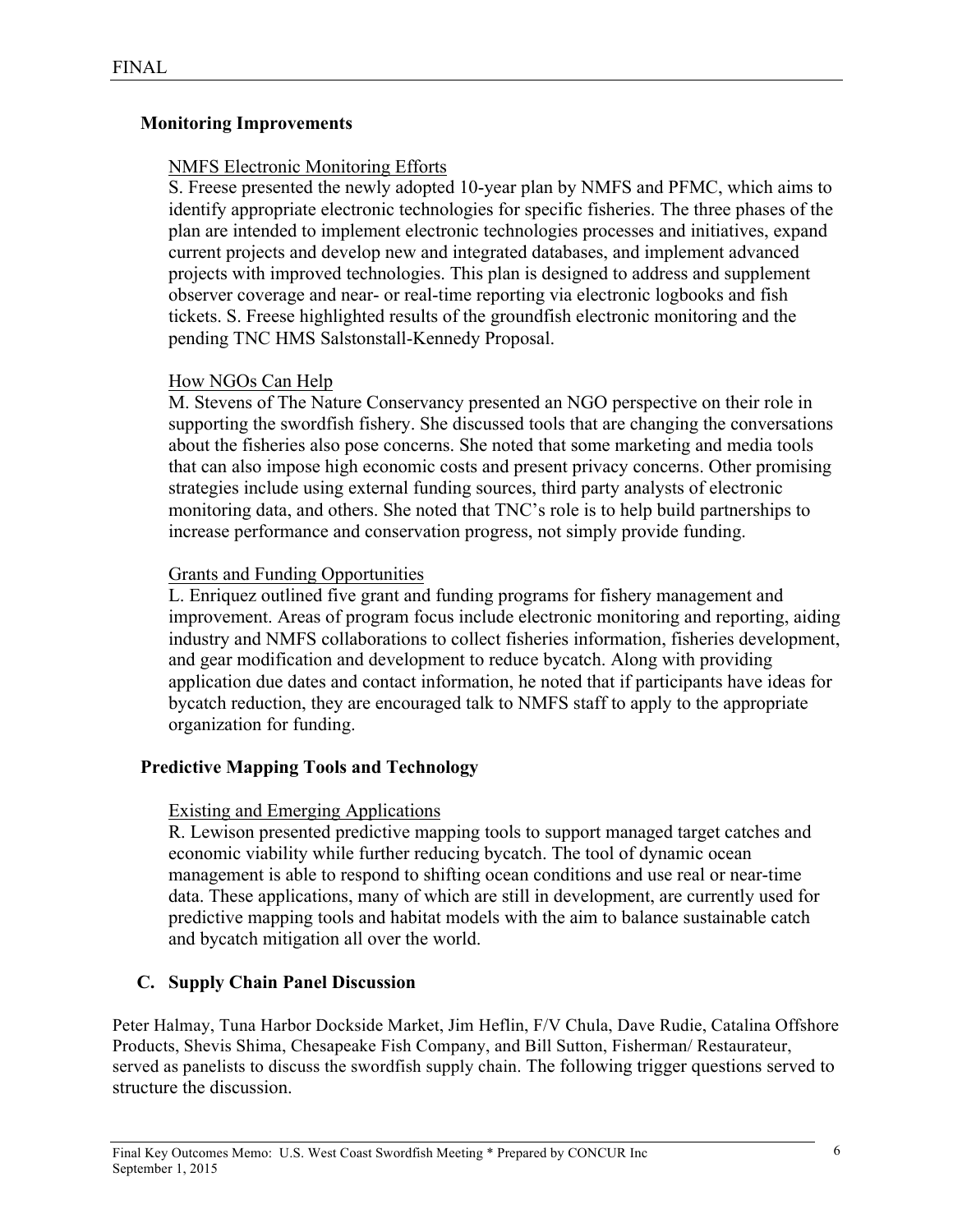- What do you see as the different markets for West Coast swordfish?
- What do you feel is the ideal balance of domestic and foreign swordfish supplies to the West Coast market?
- Where does the majority of your swordfish come from (i.e. fishery, region)?
- When does swordfish supply typically spike and peak? How does seasonality affect availability, price and product quality?
- Does local demand increase along with availability?
- Is the infrastructure in place to handle a potential future increase in landings and offloadings of swordfish to West Coast ports?
- What additional steps are needed to reinforce and reward sustainable fishing practices and differentiate between the various fisheries, both domestic and foreign?
- What marketing strategies can be used to reinforce and reward domestic operations?
- In your experience, do your consumers know or care where their swordfish comes from? What considerations are most important for consumers?
- What attributes of seafood most affect the determination of the price point? (freshness, quality, supply volume, catch location, seafood certification/traceability rating, sustainability, gear type, level of bycatch associated with fishery)?

#### *Consumer Knowledge, Preference, and Driving Force for Purchase Decisions*

S. McCreary opened the discussion, asking whether, "consumers know or care where their swordfish comes from? What considerations are most important for consumers?"

Panelists expressed the importance of local seafood to their customers with the caveat that price is the overriding consideration to most customers. Notably, and perhaps surprisingly, most Panelists asserted that relatively few customers ask about the source of the fish they buy.

One Panelist explained his need to include imported swordfish in his supply to offset the seasonality of local catch. This was viewed as an essential practice to offer a steady supply of swordfish to customers so as to maintain a stable market and repeat demand.

Other Panelists noted that customers benefit from direct conversations with fishermen, and Panelists agreed that local markets want to represent local fisherman. These conversations also convey the importance of these fishermen to the entire local community, which reinforces both the value of the fishery and underscores the availability of a fresh, high quality product.

Educating customers and the broader public remains an ongoing process. One point of access is through servers in restaurants who are in a position to educate customers on local species, seasonality of particular species in that area, and where and how it was fished. Some markets and their customers reflect more knowledge and demand for local swordfish, particularly harpoon caught swordfish, which can command a price premium.

## *Intersection of Supply and Demand as Overriding Price Driver*

Time again, Panelists emphasized that the interaction of supply and demand drives price. A participant asked to what degree quality of the fish affects price and if there are widely recognized quality differences between imported and domestic swordfish. Panelists expressed the view that there can be all different grades of fish no matter the source, depending on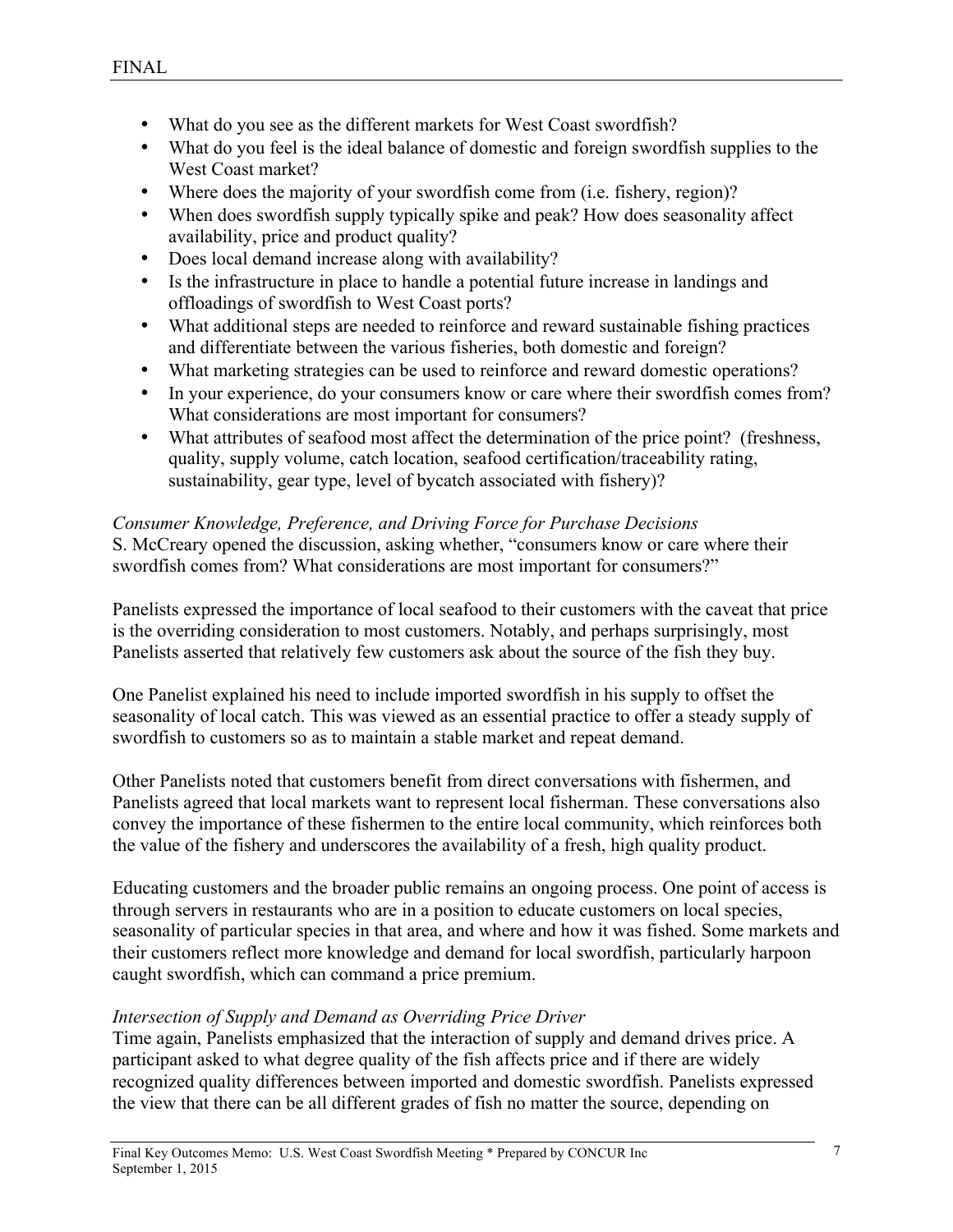seasonality of the fishing (if the fish was caught after a feeding or spawning season) and how the fish was handled (experience of the fisherman, how it was kept cold, etc.). There can be better control over quality with local fisheries because information on where, when, and how the fish was caught and handled is available.

#### *Value of Traceability and Labeling*

The Panel considered the value of traceability and explicit labeling, especially in response to competition from frozen products sold at lower price points, and how to better convey information on quality to consumers on a larger scale. One Panelist noted that his business is testing traceability on a pilot basis. He expressed a conviction that customers should drive that effort, not a government mandate. Another participant noted that traceability is important for his market niche. He and other fishermen call ahead to markets with what they have caught and when they will be at the market, and this has helped them develop a niche market with repeat customers while maintaining a good price. One Panelist suggested that traceability could require a significant investment, and is only one component of consumer preference. Other Panelists noted fishmongers sell fish that they are proud of and would eat themselves, so traceability can be redundant.

#### *Dealing with Seasonality*

Market seasonality is a reality in the seafood business. One Panelist expressed the need to accustom customers to the concept that "available fish" are those landed by the fleet, so that if local swordfish are not available on a given day, the retailer can educate the customer on other locally available species. This marketing strategy can help develop healthy portfolios for fishermen while educating the public.

Panelists discussed the need to balance their supply, however, and supplementing with imported or farmed products addresses demand during fishing off-seasons and appeals to lower price points. Panelists also cited the potential role of new methods of processing fish and preserving quality over longer time periods – up to 3 or 4 months – and how this could fill in seasonal availability gaps with local product.

## *Marketing and Public Outreach*

One Panelist confirmed that if presented with increased availability of locally caught swordfish, his company and others would do their best to promote it. He also echoed the role of participants in the restaurant sector – especially servers' ability to tell the story of the fish to help educate customers and thereby increase demand for local swordfish. One participant noted that as deep set buoy gear takes off, it might require a thoughtful "branding effort"; the term is harder to say than "harpoon caught".

One Participant noted that new social media tools were highlighted as progressively effective in increasing sales; he finds that email blasts, Twitter and Facebook messages posted when local swordfish are landed can help drive local demand.

#### *Infrastructure Capacity Given Increased Landings*

The Panel considered whether there is sufficient infrastructure in place to handle potential future increases in landings of swordfish in West Coast ports. One Panelist opined that even if the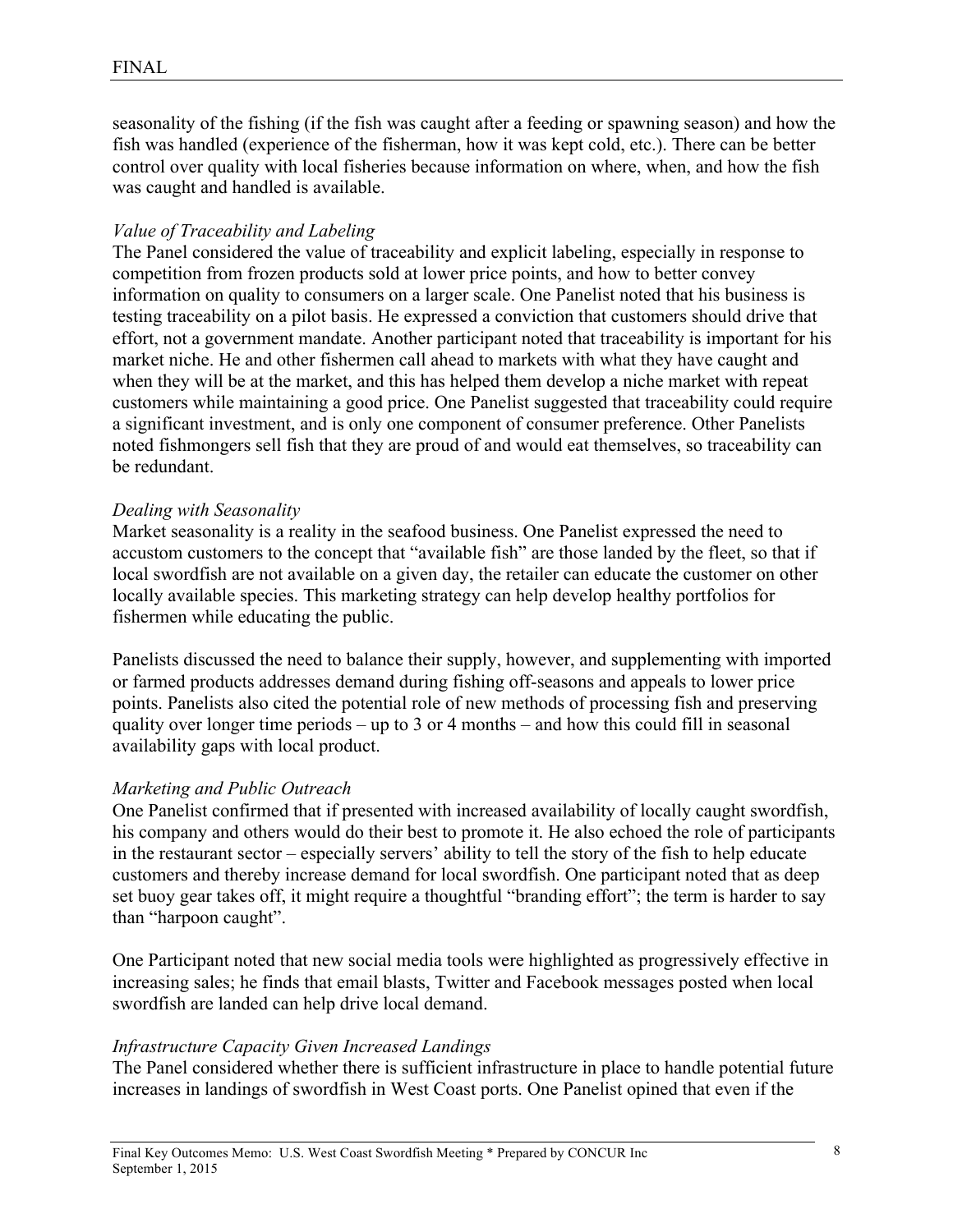supply doubled or tripled, that volume would not pose undue stress of existing infrastructure.

#### *Summertime Demand Presents Opportunity*

Another Panelist noted that summertime (corresponding with vacations) shows the highest demand for local fish, and this could provide a window for buoy-caught local fish to develop a niche market.

#### *Messaging Around Gear Type*

Some participants noted negative messaging around swordfish had impacted the swordfish business despite the reality of reduced bycatch in the DGN. Some campaigns against specific gear types and practices have generalized to all swordfish fisheries.

One Panelist noted that when customers ask a fisherman about his gear type or how the fish was caught, that fisherman relies on government agencies to convey a scientific picture of the fishery and the fishing methods. He suggested a one-page flier be developed by NMFS to describe and depict why the fish they are selling is good fish. Participants noted and appreciated that NMFS is putting more money and effort into FishWatch, and that they have recently launched a new, mobile-friendly version of the website.

One participant suggested NGOs would be interested in promoting low bycatch swordfish, namely those caught with harpoon or buoy gear, and helping develop sustainable fishery labeling.

An alternate view was that promoting harpoon and buoy-caught fish as "good" or "sustainable" could imply an inappropriate pejorative judgment that other fishing methods are "bad." NMFS has put substantial effort into studying and confirming that DGN fishing is not negatively impacting the sustainability of the fishery and has dramatically reduced bycatch of listed species. Participants and Panelists broadly expressed the need for positive marketing of local, California, and U.S. caught swordfish across the board.

#### *Positive Messaging Tools and Concepts*

A participant suggested that NGOs could do more to partner with fishermen and other players in the supply chain to communicate the science behind the positive achievements of the fishery. The Sustainable Seafood Initiative was suggested as a potential avenue. Noting that MSC certification must precede the Sustainable Seafood Initiative certification, one Panelist stated that this was a weak incentive, as maintaining MSC certification carries a high ongoing expense. Commodity Commissions (modeled similarly to the salmon and trawl commodity commissions supported by the Department of Agriculture in Oregon) were suggested for fishermen and processors to work collaboratively to move forward on positive marketing and public education.

#### *Final Panel Remarks*

Panelists concluded that the fishery management is best done based on strong science, and affirmed the importance of continuing to support and manage the California swordfish fishery. Panel members agreed on the promise of deep set buoy gear to augment harpoon caught fish and support the local market. Panelists expressed appreciation for scientists who work directly with the fishery. One suggested that a positive message is that these scientists are doing an excellent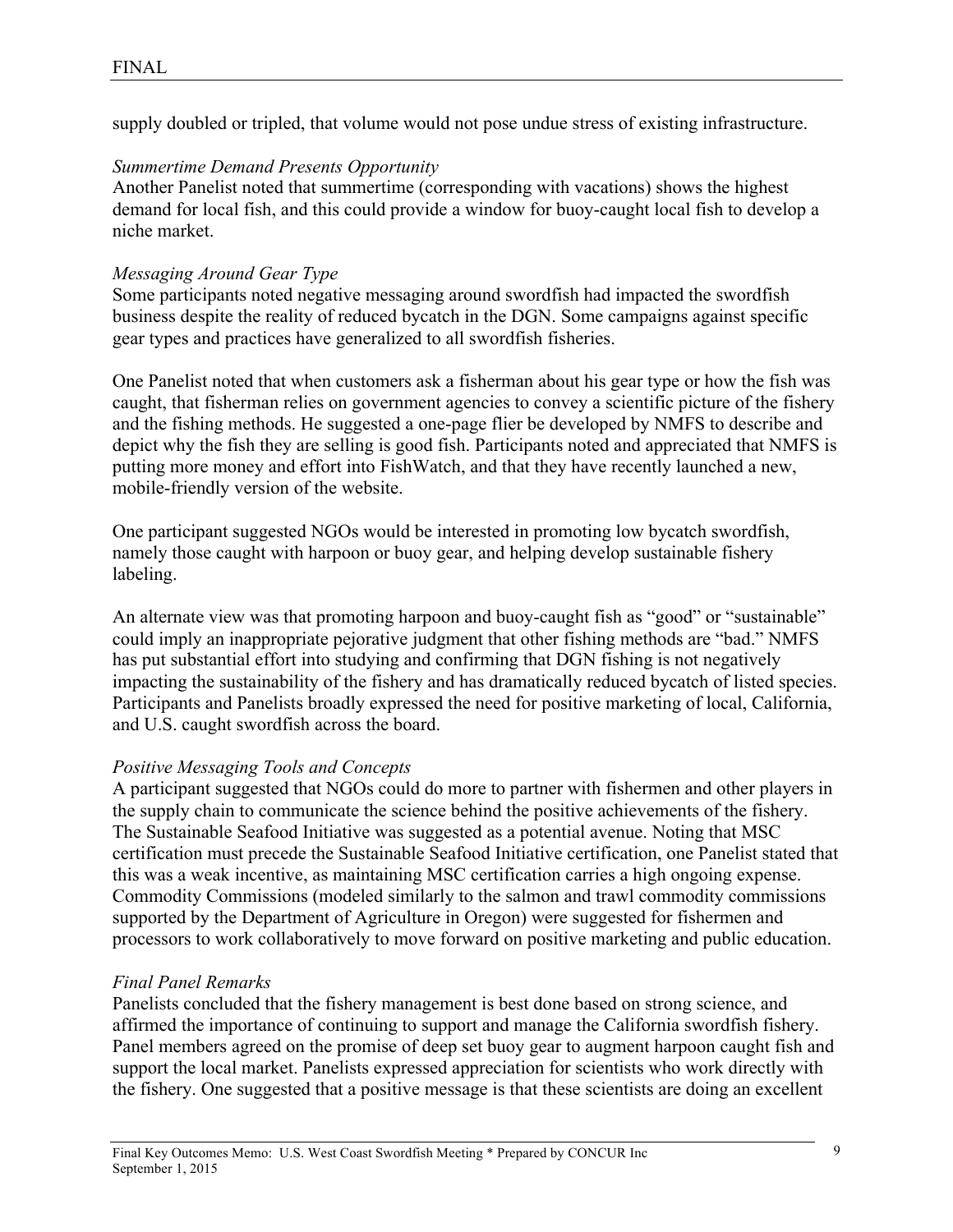job with their research and management of the fishery. The swordfish fishery and the new RFPs are showing high potential, and with the right marketing and upkeep of experienced crews and boats, the swordfish fishery could become a more sustainable industry.

## **D. Facilitated Discussion: Strategies to Sustain West Coast Swordfish Fisheries and Reduce Bycatch**

A wide-ranging plenary discussion on strategies to sustain West Coast swordfish fisheries underscored the broad agreement that deploying new methods of fishing with new gear types, as well as new uses or configurations of existing gears, can help the fishery demonstrate how it has improved fishing and decreased bycatch.

Some participants urged setting realistic expectations for the extent of bycatch reduction that can be achieved in U.S. West Coast fisheries; there is a limit to how much can be done to decrease bycatch while maintaining the fishery.

Some participants asked for clarification on the definition of bycatch, and specifically how bycatch statistics reflect caught and released-alive animals. Bycatch has both a biological and ecological definition when non-target species are discarded at sea.

Others advanced the concept of a social value inherent in the term bycatch. These speakers made a corresponding argument that bycatch could be viewed by some as "morally wasteful." Several participants suggested that the concept and components of bycatch need to be better explained in public education efforts.

There was an overarching expression of support for U.S. fisheries, specifically an increase in U.S. West Coast swordfish landings and recruitment of younger fishers into the fleet.

One participant suggested developing a unified, simple message of support for U.S. seafood from the suite of stakeholders. Others expressed a continuing need to see more selective fishing gear replacing DGN and longline gear in order to continue to reduce bycatch.

Much attention was focused on the concept and challenge inherent in documenting international transfer effects. Participants called out significant data gaps in international fisheries catch and bycatch numbers. More robust foreign fishery data sets and clearer understandings of impacts of transfer effects are needed to inform decisions by both the PFMC and Congress.

Participants broadly expressed support for several concepts 1) using available resources wisely, including available funding and information, 2) basing fisheries management on sound science, and 3) acknowledging progress that has already been made in the fishery. There is broad support for and commitment to improve the fishery with smarter fishing with the use of innovative gear types and predictive mapping, among other improvements, celebrating successes, and providing a clear, unified message to the public on the value of the fishery.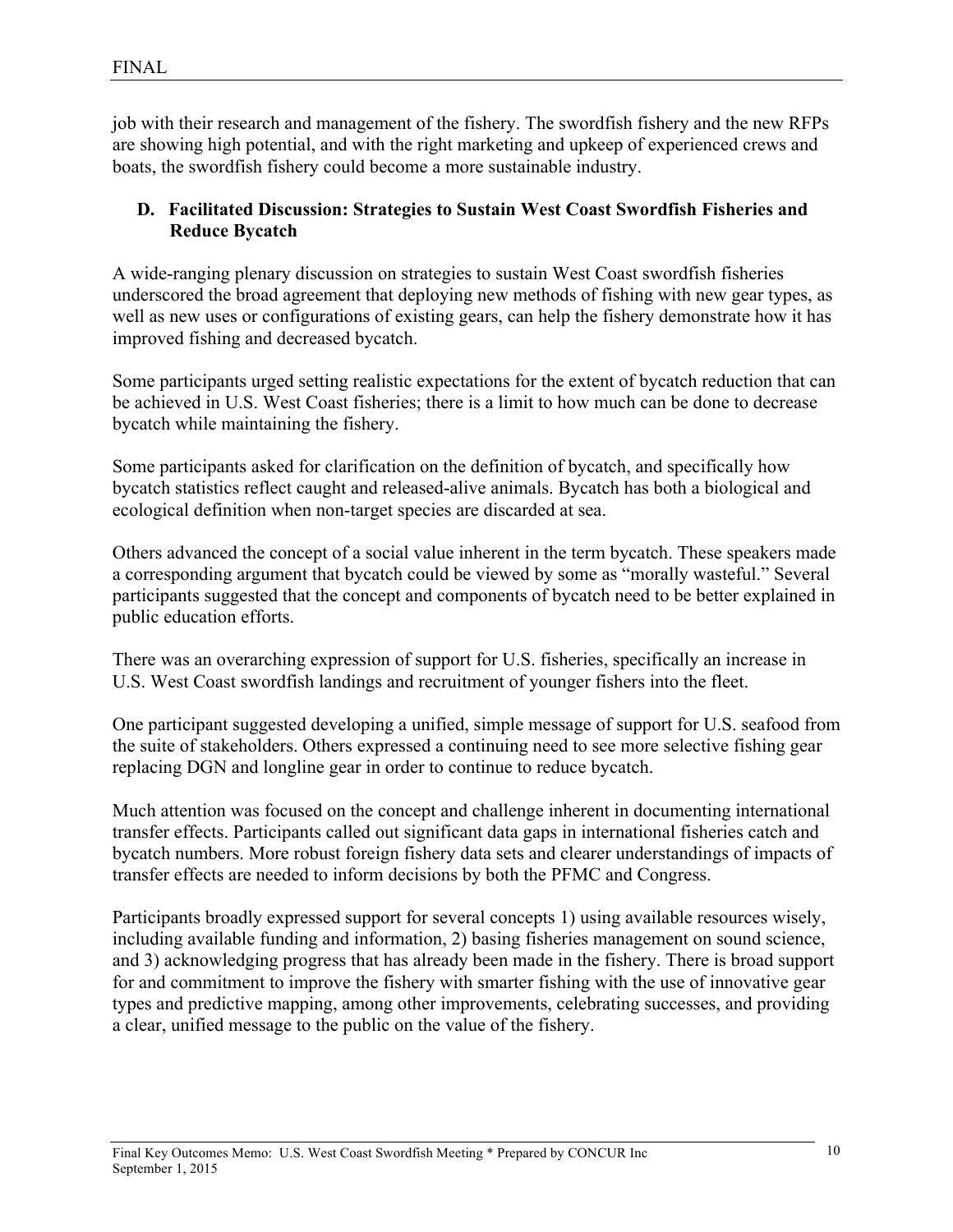## **E. Breakout Group Deliberations**

Conveners structured five concurrent breakout groups to spark forward-looking discussions related to the U.S. West Coast swordfish fishery. Each of the five breakout groups was composed to bring together a balanced range of perspectives within each group. Composition of the five groups was arranged so to foster cross-interest discussion.

The topics used to structure the breakout sessions and crosscutting themes and ideas are summarized below. Full reports back from each group are included as Attachment 3.

## Breakout Session 1 Topics:

- 1: What is the value of having a swordfish fishery off the West Coast?
- 2: Is the current state of the swordfish fishery sustainable?
- 3: What are the major challenges facing the swordfish industry?
- 4: What are the most promising strategies to meet and overcome those challenges?

## Crosscutting themes and ideas:

Participants noted significant value in having a local swordfish fishery, citing its contributions to the local economy, culture and history, its characteristic of lower-bycatch relative to both the historic DGB fishery in California and imports, its role in providing high nutrition food to the community, and its comparatively low carbon footprint relative to imported fish. Participants also affirmed the contributions of the fishery to fisheries science. Catch data, gear development and testing, and other data collected by active fishermen add to the data stream for scientific research and innovation for fisheries worldwide.

## *Mixed Views on Sustainability of the Fishery*

Participants responded to the question of sustainability from the perspective of both biological sustainability and sustainability of the fleet. Participants conveyed and readily acknowledged mixed views on the sustainability of the DGN fishery due to bycatch concerns. Yet, it was widely recognized that the swordfish stock itself is sustainable at current and higher potential levels of effort.

## *Challenges in Recruitment to the Fishery*

Given the very low rate of new entrants, the fishery is aging, which leads to concerns about the longevity of the fishery. Some speakers noted that gaining access to the PLCA and removing threats of closures could increase the economic viability and fleet sustainability.

Major challenges facing the fishery included concerns again over the aging fishing cohort in the U.S. fleet along with the inconsistency of a local supply of swordfish, consumer misconceptions and misinformation about food safety and fishing practices, and growing competition with lower-priced, imported fish.

## *Array of Cost Stresses and Sources of Uncertainty*

Regulatory and fishery management and operational challenges were also widely noted. They include increasing costs of observer coverage, gear, and fuel, as well as the difficulty to balance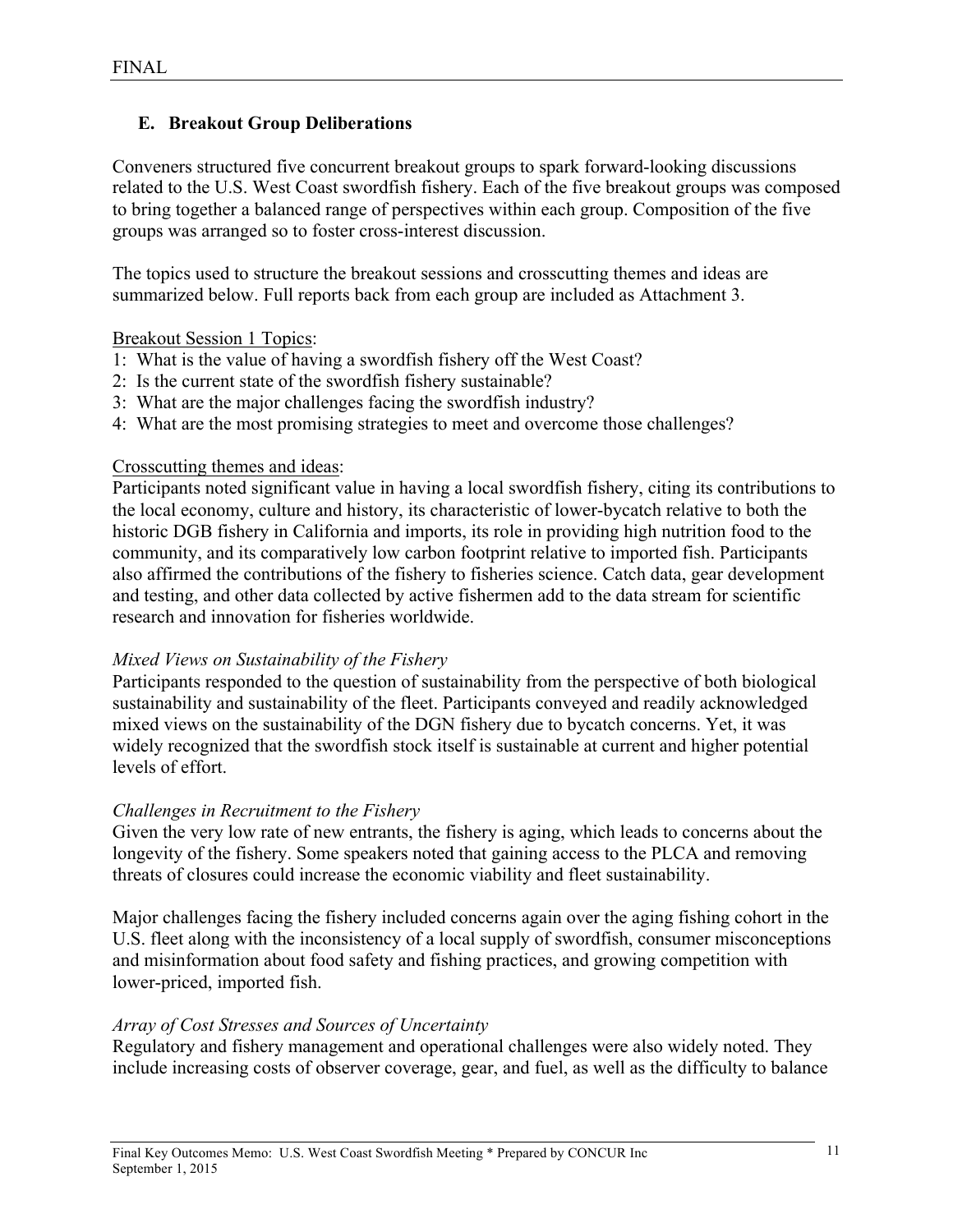economically sustainable catch with low bycatch. The PLCA closure was also cited as a major challenge to the fishery.

#### *Diverse Organizational Missions Relative to the DGN*

Another challenge noted is the high tension and low trust between the fishermen and some members of the NGO community. Importantly, NGOs have to date adopted a range of stances toward the DGN fishery.

New gear development to diversify gear portfolios among fishermen was considered a promising strategy to overcome some of the challenges in the fishery. As well, deploying new gear types was cited as a potential avenue to reopen the PLCA to swordfish fishing with an acceptable level of bycatch.

Additional strategies to address challenges in the fishery included increasing constructive dialog across stakeholder groups and maintaining full representation in management, developing relationships for a common understanding of ecological and economic issues to resolve, and working together to consider and develop import policies. Dynamic ocean management and predictive mapping are tools that show promise to advance both ecological and economic characteristics of the fishery. Another promising resource is funding available under new RFPs.

#### Breakout Session 2 Topics:

1: What gear or technologies could increase fishing opportunities and minimize environmental impacts?

2: How can organizations and individuals in the supply chain support a robust swordfish industry?

3: How can we build and grow partnerships?

## Crosscutting themes and ideas:

## *New Technologies and Methods Highlighted*

Breakout groups widely cited smart deployment of vessels and gear using predictive mapping and pooled electronic information, faster development of more selective gear types (deep set buoy gear, daytime DGN with shorter set times, actively tended longlines), deterrent devices (illuminated nets, pingers), and advancement of avoidance research as the gear and technologies that could increase fishing opportunities and minimize environmental impacts. Advancing improved post-catch fish techniques to enhance product quality was also widely supported as a positive development.

## *Value of Positive Marketing*

Participants maintained that public education and outreach through positive marketing and branding strategies, including "California-caught" labeling, and building relationships with NGOs for positive messaging and correlated funding opportunities as ways the supply chain could support the swordfish fishery. Participants also discussed contributions to conservation efforts and further management research into whether there is potential for modifying or reopening the PLCA as positive ways to support the fishery.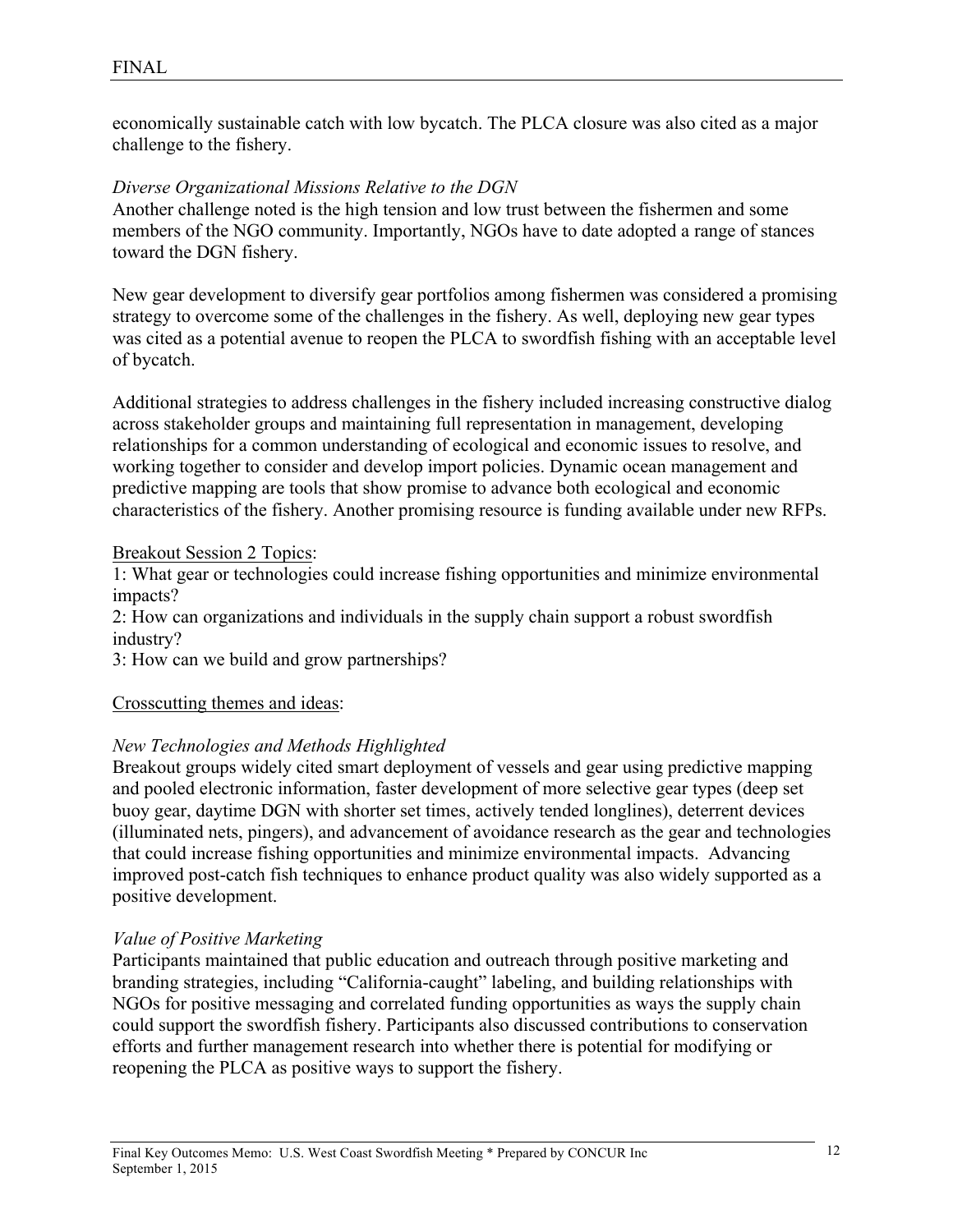## *Naming Areas of Agreement is an Asset*

Breakout groups offered that explicitly naming, confirming, and acknowledging areas of agreement can be an asset for the fishery. Participants noted that for organizations active in discussions on the future of the DGN fishery, a stance that involves active trust and respect for still-divergent opinions among stakeholders could help foster and grow partnerships.

## *Building on this Meeting Through Collaborative Work Teams*

Collaborative work through work teams, task forces or commodity commissions to 1) develop marketing and branding strategies, 2) spread the burden of research and innovation, and 3) work toward common goals of responsible representation of scientific information were also supported as positive ways to shape working partnerships.

Again, a detailed synthesis of each group's deliberation is included as **Attachment 3**.

## **F. Future Actions and Commitments**

The meeting concluded with participants engaging in a brief discussion on next steps needed to carry the conversation forward.

There was broad agreement that the fishery provides many benefits, from providing a healthy local food source to bolstering the domestic economy. There was also broad support for investment in trainings, positive marketing, and public education; new gear research and development with low bycatch rates; existing gear modification to decrease bycatch; observer coverage, and electronic monitoring. Additionally, there was broad support to built cross-interest relationships to work together to move the fishery forward to provide a local source of sustainable supply to meet demand.<sup>1</sup>

A four-person work team prepared the following Draft Consensus Statement. The team drafted text during the meeting and further discussed, edited, and confirmed it shortly after the meeting.

 $<sup>1</sup>$  As the purpose of this meeting was to foster a thoughtful discussion, our use of the term "broad based agreement"</sup> and "broad support" captures the overall sense of the group but is not meant to express unanimity. As noted above, participants expressed a range of views about the fishery--from strong support for strengthening existing fishing methods to strong support for transition away from DGN gear.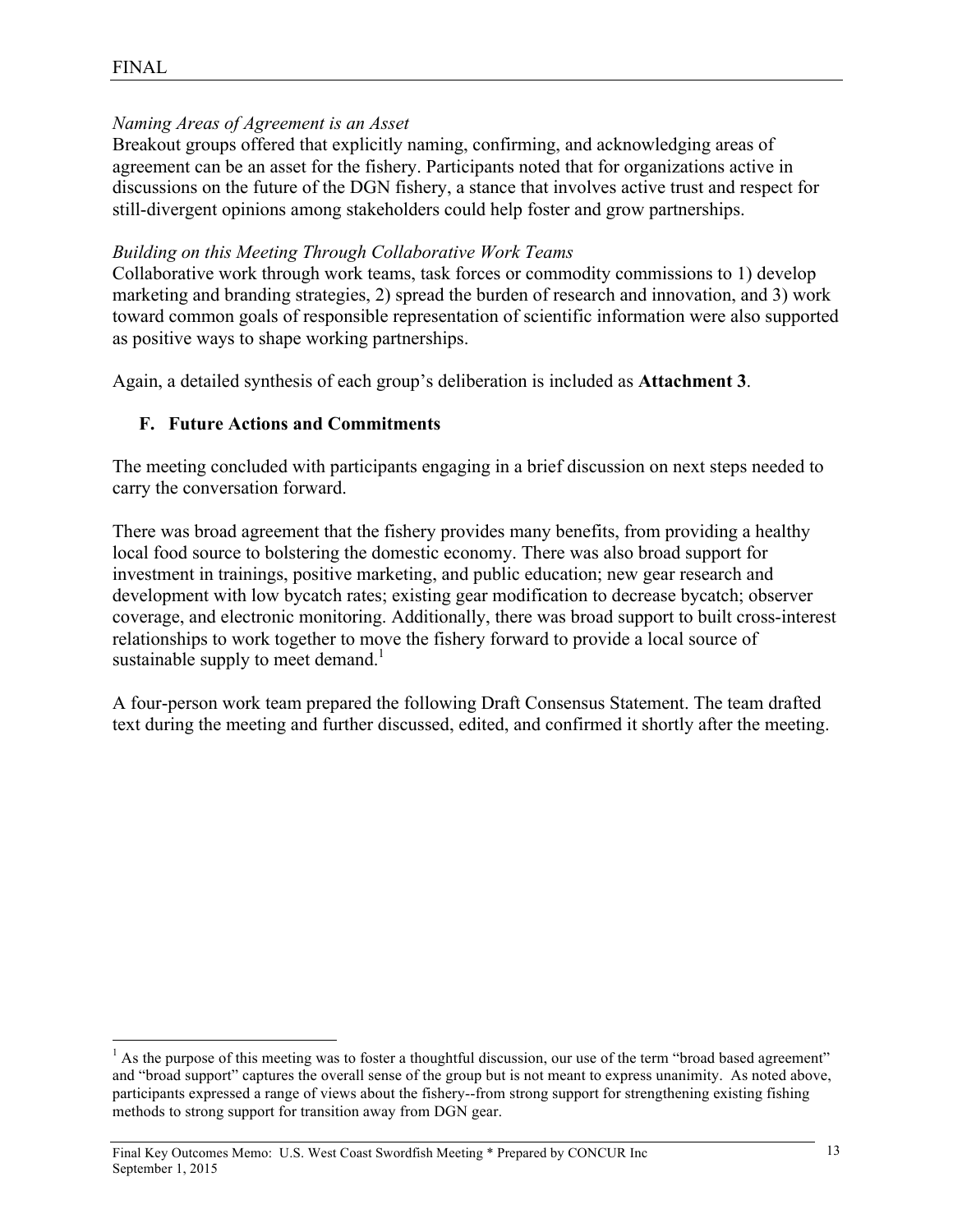## **Draft Cross-Interest Consensus Statement**

Four participants representing fishermen, industry, NGO, and academic science perspectives drafted this statement. The full group of attendees has not endorsed it.

As a group of stakeholders, we are fishermen, fish buyers, fisheries managers, government, academic and independent scientists, NGOs, and concerned citizens of the U.S. West Coast swordfish fishery. We acknowledge the diverse perspectives of the stakeholder group and have agreed as a productive first step to recognize the following areas of consensus:

- We are committed to an economically viable, ecologically responsible and sustainable swordfish fishery in California.
- Fresh local swordfish is an abundant resource and valued ecosystem benefit that we should support, promote and celebrate.
- The future of the fishery is in jeopardy because of the aging demographics and low recruitment of new entrants into the fishery.
- The potential for in-water injury and mortality of species of conservation concern and discards is a serious problem that will require ongoing attention and innovative solutions.
- We recognize and acknowledge that substantial progress has been made to improve the ecological performance and accountability of this fishery. This includes:
	- o Effective implementation of bycatch reduction measures (time/area closures, pingers, extenders, etc.),
	- o Significant reduction in protected species bycatch since 1997 (POCTRT begin?),
	- o Continued fisher and industry engagement in fisheries management,
	- o Proactive history of protections for turtle nesting beaches, solutions workshops, and other activities to promote understanding and protection of endangered species globally,
	- o Ongoing documentation of the fishery through 25 years of observed fishing trips.
- We recognize the importance of innovation in the form of new gear development and testing (e.g. buoy gear, deep-set longline, harpoon) as well as integration of science and technology to support fisheries management (e.g. dynamic ocean management). Electronic monitoring and other innovations for efficient and timely data collection are also a key element to fishery innovation.
- There is a clear need to support local, sustainable swordfish sales, and to develop new markets for non-target but marketable species. Building markets or supporting market access for non-target/marketable species is an important way to reduce discards.
- There is also a clear need to inform and educate consumers on the ecological and economic impact of the global swordfish supply chain.
- Moving forward, participants agree to respective dialogue, fair and accurate use of data, and using best science to inform management decisions.

Collaborative Ideas for Progress:

Develop a fact sheet with basic fishery stats that support this statement (include stats such as U.S. portion of north Pacific swordfish catch is 3% of the total).

Better use of social media, publications and science to pro-actively encourage further progress. Consensus statement drafting team: Melissa Stevens (NGO), Rebecca Lewison (scientist), Dave Rudie (fish buyer), John La Grange (fisherman).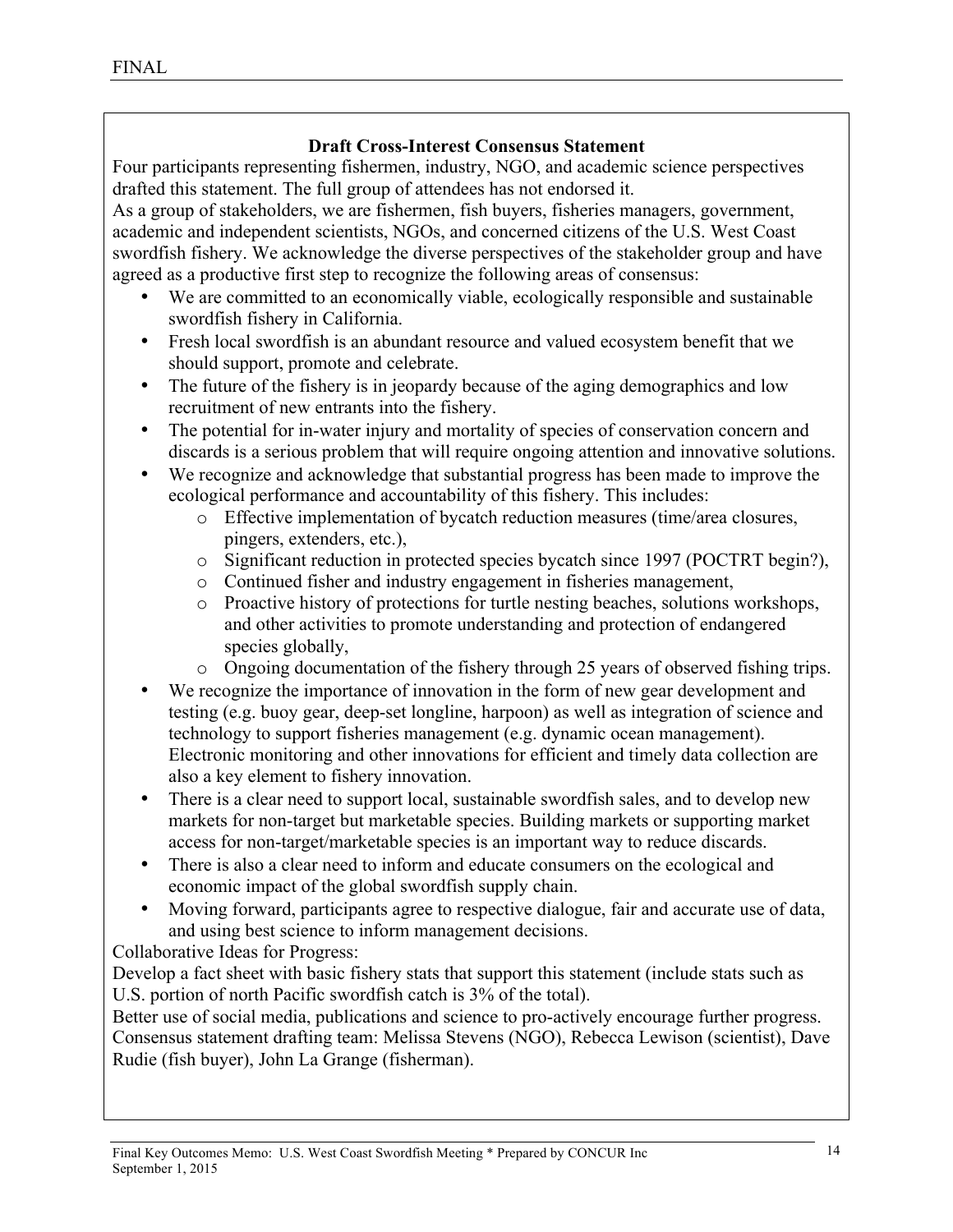## **V. Potential Ways Forward**

The discussions and breakout sessions generated the following potential ways forward. To convert this list of concepts into a more intention strategic plan, leads for each task must be identified:

- Share FishWatch information/website/fact sheets more broadly with the public
- Ensure that FishWatch more fully represent West Coast fisheries and species
- Work to improve education of the public regarding responsible fishing, selecting a responsible product, health risks of consuming fish, etc. (FishWatch falls under public education)
- Initiate a campaign to promote California Fisheries as responsible and balanced, with the inclusion of specific "California Caught" labeling
- Develop and implement stronger policies and regulations guiding the importation of SWO and other species of fish
- Continue to support and invest in innovations: exploring other fishing methods and opportunities as well as employing latest technologies to monitor/map and reduce/prevent bycatch
- Advance research and data gathering to develop more robust statistics and analysis around bycatch statistics in the following three arenas: 1) to what extent do the numbers for bycatch assume that bycatch of all species is likely to produce mortality; 2) assess whether some bycaught species could be marketable and sellable?; and 3) examine whether bycatch of some species does not pose a significant impact because of their robust population or because the species does not have endangered or threatened status
- Develop and implement more widespread and frequent training on use of new gears
- Continue to explore how DSBG could be a viable option for the DGN fishery
- Foster a cooperative partnership among fishery stakeholders to build trust, focusing on common ground and collaborative projects to move forward on protecting all aspects of the fishery. A first step toward this cooperative partnership was drafting of "The Cross-Interest Consensus Statement" included in this memorandum.
- Explore and invest in fostering a better understanding of the economics of the fishery and the transfer effects from foreign fisheries
- Develop a working relationship with Mexico to be able to gather data, share information, fill in data gaps, and build an understanding of bycatch rate comparisons, transfer effects, and gear improvement opportunities
- Improve visibility and access to available government funding for fishers and new gear development
- Improve electronic logbooks and monitoring to move out of pilot phases and into daily use to help address observer coverage costs
- Organize and convene two new cross-interest stakeholder committees to (1) prioritize funding for gear research; and (2) develop positive messaging and outreach strategies for U.S. caught swordfish.

Questions or comments regarding this summary should be directed to Heidi Taylor at NMFS or Scott McCreary with CONCUR. Scott can be reached 510-649-8008 or scott@concurinc.net.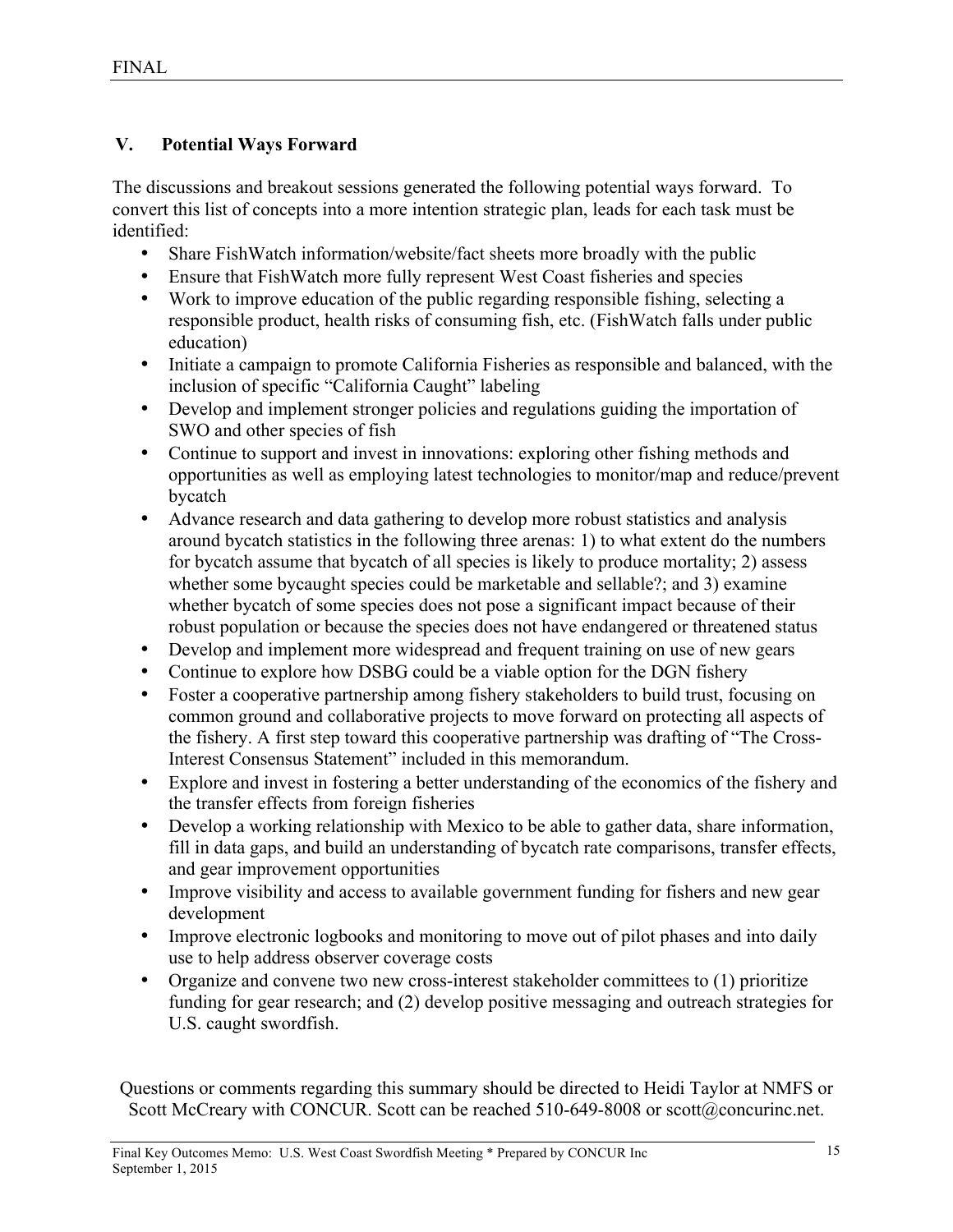# **ATTACHMENT 1: MEETING AGENDA**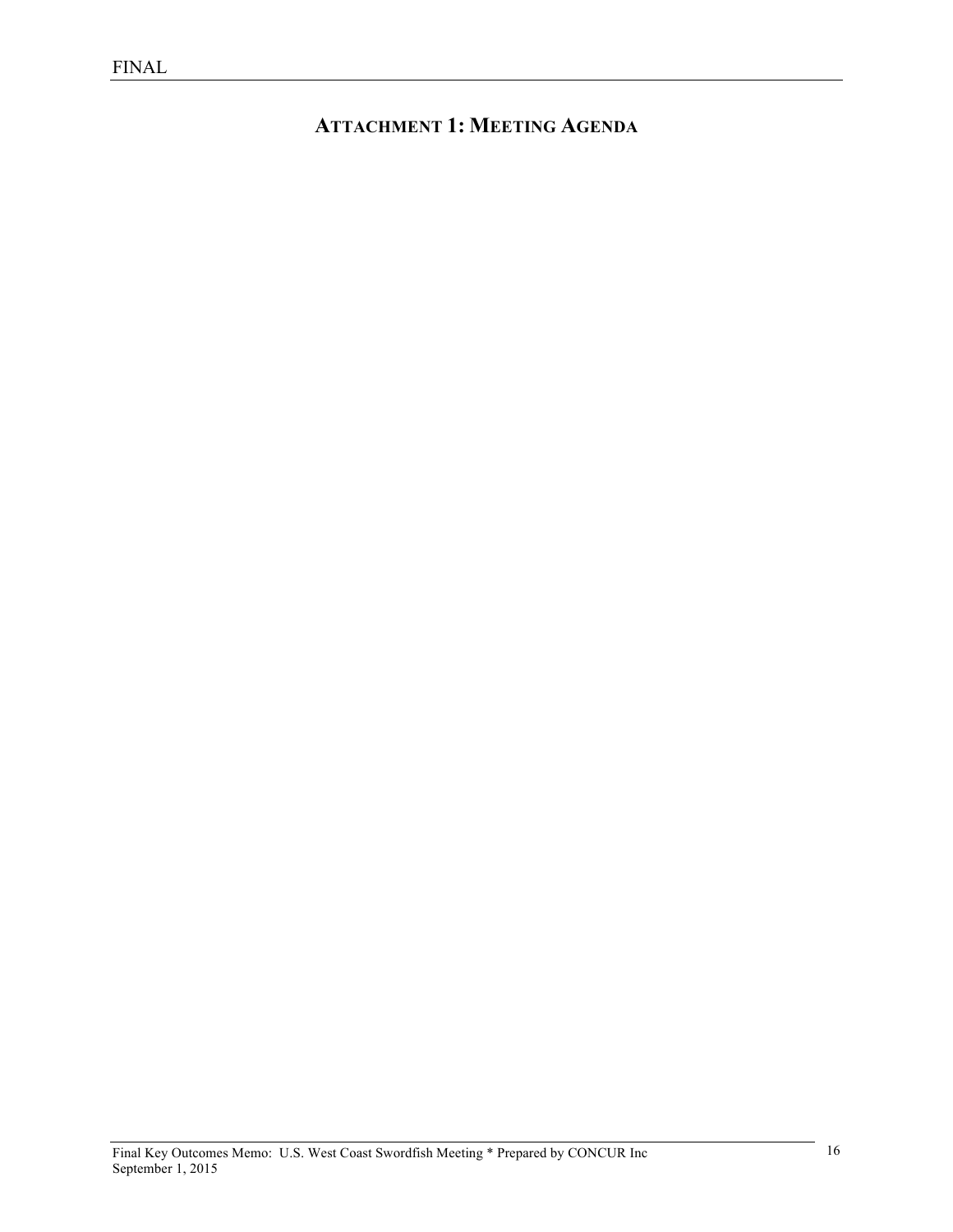**Agenda U.S. West Coast Swordfish Fisheries Meeting May 11-12, 2015** 

**NORR** 

**Southwest Fisheries Science Center, La Jolla, California**

*Objective: Stakeholders will consider existing West Coast swordfish fisheries while exploring*  **NOAA** *complementary strategies for optimizing fishing for highly migratory species. This conversation*  SHERIES *will take into consideration balancing sustainable fisheries with reducing bycatch and identify potential ways to reach this goal.*

| <b>Monday, May 11, 2015</b> |                                                                                                                                                                                                                                                                                                                                                                                                                                                                                                    |  |  |  |
|-----------------------------|----------------------------------------------------------------------------------------------------------------------------------------------------------------------------------------------------------------------------------------------------------------------------------------------------------------------------------------------------------------------------------------------------------------------------------------------------------------------------------------------------|--|--|--|
| $8:00$ am $-9:00$ am        | <b>Arrive and Register</b>                                                                                                                                                                                                                                                                                                                                                                                                                                                                         |  |  |  |
| $9:00$ am $-9:30$ am        | Welcome<br>Meeting Purpose and Welcome (Heidi Taylor)<br>Introductions, Agenda Overview & Ground Rules (Scott McCreary)<br>$\bullet$                                                                                                                                                                                                                                                                                                                                                               |  |  |  |
| $9:30$ am $-10:00$ am       | <b>Swordfish Fishery Background</b><br>SLUTH: Swordfish and Leatherback Use of Temperate Habitat (Heidi Dewar)<br>A Summary of the 2011 Swordfish Workshop (Heidi Taylor)<br>$\bullet$                                                                                                                                                                                                                                                                                                             |  |  |  |
| 10:00 am $-$ 10:45 am       | <b>Swordfish Fishery Education &amp; Background</b><br>Current Stock Status of Swordfish in the North Pacific (Tim Sippel)<br>Swordfish Fisheries Currently Authorized Under The Highly Migratory Species<br>$\bullet$<br>Fisheries Management Plan (Kit Dahl)<br>Bycatch Reduction in U.S. Swordfish Fisheries (Rebecca Lewison)                                                                                                                                                                  |  |  |  |
| 10:45 am $-$ 11:00 am       | <b>Break</b>                                                                                                                                                                                                                                                                                                                                                                                                                                                                                       |  |  |  |
| 11:00 am $-$ 12:00 pm       | <b>Swordfish Fishery Education &amp; Background</b><br>Comparing Bycatch and Economic Metrics in U.S. Swordfish Fisheries<br>(Heidi Gjertsen)<br>Trends In Economic Performance of Swordfish Fisheries (Steve Stohs)                                                                                                                                                                                                                                                                               |  |  |  |
| 12:00 pm $-$ 1:15 pm        | <b>Lunch Break</b><br>12:30 pm Tribute to Pete Dupuy                                                                                                                                                                                                                                                                                                                                                                                                                                               |  |  |  |
| 1:15 pm $-$ 3:15 pm         | Swordfish Fishery Education & Background (Continued)<br>Cost Benefit Analysis of Regulation (Dale Squires)<br>Drift Gillnet Fishery Management Success, with Implications for Seafood<br>$\bullet$<br>Imports ( <i>Tina Fahy</i> )<br>A Summary of Exempted Permit Applications to the PFMC in 2015 (Tim Sippel)<br><b>Update on Exempted Fishing Permits</b><br>- Swordfish Movements, Recent Gear Trials, and Future Experiments<br>Focused On West Coast Fishery Development (Chugey Sepulveda) |  |  |  |
| $3:15$ pm $-3:30$ pm        | <b>Break</b>                                                                                                                                                                                                                                                                                                                                                                                                                                                                                       |  |  |  |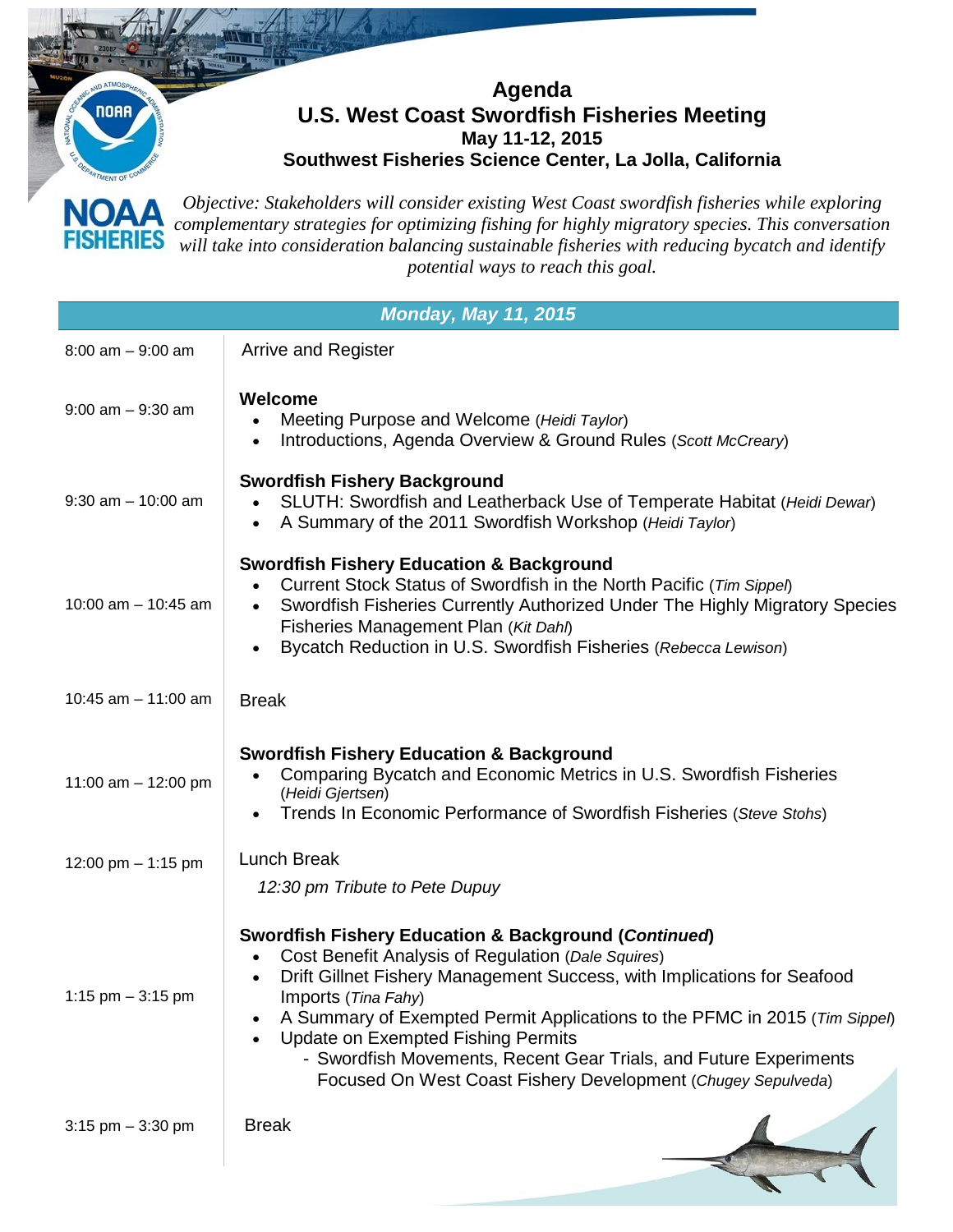| 3:30 pm $-$ 4:00 pm          | <b>Monitoring Improvements</b><br><b>NMFS Electronic Monitoring Efforts (Steve Freese)</b><br>How NGOs Can Help (Melissa Stevens)<br>$\bullet$<br>Overview of Requests for Proposals (Lyle Enriquez)<br>$\bullet$                                                                                                                                                                                        |  |  |  |  |
|------------------------------|----------------------------------------------------------------------------------------------------------------------------------------------------------------------------------------------------------------------------------------------------------------------------------------------------------------------------------------------------------------------------------------------------------|--|--|--|--|
| 4:00 pm $-$ 4:45 pm          | <b>Predictive Mapping Tools and Technology</b><br>Existing and Emerging Applications (Rebecca Lewison)                                                                                                                                                                                                                                                                                                   |  |  |  |  |
| 4:45 pm $-5:15$ pm           | Wrap Up (Scott McCreary)                                                                                                                                                                                                                                                                                                                                                                                 |  |  |  |  |
| $6:00 \text{ pm} -$          | <b>Optional Evening Networking Activity</b>                                                                                                                                                                                                                                                                                                                                                              |  |  |  |  |
| <b>Tuesday, May 12, 2015</b> |                                                                                                                                                                                                                                                                                                                                                                                                          |  |  |  |  |
| $9:00$ am $-9:30$ am         | Recap and Frame Topics (Scott McCreary)                                                                                                                                                                                                                                                                                                                                                                  |  |  |  |  |
| $9:30$ am $-10:30$ am        | Supply Chain Panel Discussion (Peter Halmay, Jim Heflin, Dave Rudie,<br>Bill Sutton, Shevis Shima, Moderated by Scott McCreary)                                                                                                                                                                                                                                                                          |  |  |  |  |
| 10:30 am $-$ 10:45 am        | <b>Break</b>                                                                                                                                                                                                                                                                                                                                                                                             |  |  |  |  |
| 10:45 am $-$ 12:00 pm        | Facilitated Discussion: Strategies to Sustain West Coast Swordfish Fisheries<br>and Reduce Bycatch (Scott McCreary)                                                                                                                                                                                                                                                                                      |  |  |  |  |
| 12:00 pm $-$ 1:15 pm         | <b>Lunch Break</b>                                                                                                                                                                                                                                                                                                                                                                                       |  |  |  |  |
| 1:15 pm $-$ 2:15 pm          | <b>Building and Strengthening Partnerships</b><br><b>Facilitated Breakout Session Groups</b><br>Topics:<br>- What is the value of having a swordfish fishery off the West Coast?<br>- Is the current state of the swordfish fishery sustainable?<br>- What are the major challenges facing the swordfish industry?<br>- What are the most promising strategies to meet and overcome those<br>challenges? |  |  |  |  |
| $2:15$ pm $-2:30$ pm         | <b>Break</b>                                                                                                                                                                                                                                                                                                                                                                                             |  |  |  |  |
| $2:30$ pm $- 2:45$ pm        | <b>Report-Out From Breakout Groups</b>                                                                                                                                                                                                                                                                                                                                                                   |  |  |  |  |
| 2:45 pm $-$ 3:45 pm          | <b>Building and Strengthening Partnerships</b><br><b>Facilitated Breakout Session Groups</b><br>Topics:<br>- What gear or technologies could increase fishing opportunities and<br>minimize environmental impacts?<br>- How can organizations and individuals in the supply chain support a robust<br>swordfish industry?<br>- How can we build and grow partnerships?                                   |  |  |  |  |
| 3:45 pm $-$ 4:00 pm          | <b>Break</b>                                                                                                                                                                                                                                                                                                                                                                                             |  |  |  |  |
| 4:00 pm $-$ 4:15 pm          | <b>Report-Out From Breakout Groups</b>                                                                                                                                                                                                                                                                                                                                                                   |  |  |  |  |
| 4:15 pm $-5:00$ pm           | <b>Next Steps</b>                                                                                                                                                                                                                                                                                                                                                                                        |  |  |  |  |
|                              |                                                                                                                                                                                                                                                                                                                                                                                                          |  |  |  |  |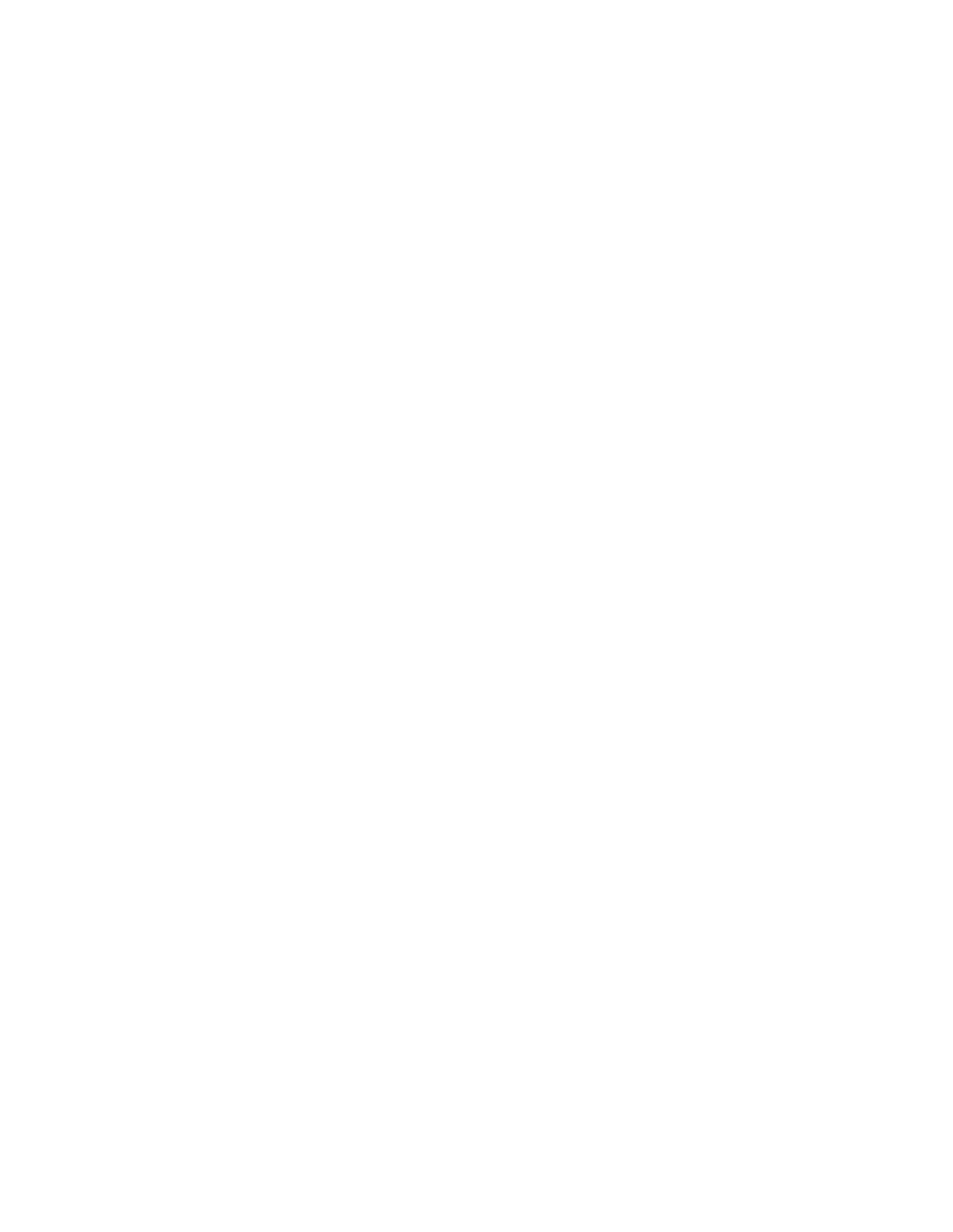# **ATTACHMENT 2: PARTICIPANT LIST**

| <b>FIRST</b> | <b>LAST</b>  | <b>AFFILIATION</b>                                                            |
|--------------|--------------|-------------------------------------------------------------------------------|
| Scott        | Aalbers      | Pfleger Institute of Environmental Research (PIER)                            |
| Tara         | <b>Brock</b> | The Pew Charitable Trusts                                                     |
| Gary         | <b>Burke</b> | Commercial Fisherman of Santa Barbara                                         |
| David        | Crabbe       | <b>Buccaneer Fishing</b>                                                      |
| Kit          | Dahl         | Staff Officer - HMS Pacific Fishery Management Council                        |
| Heidi        | Dewar        | NMFS, Southwest Fisheries Science Center                                      |
| Gerard       | DiNardo      | SWFSC/Consultant                                                              |
| Lyle         | Enriquez     | NMFS, West Coast Region, Sustainable Fisheries Division                       |
| Tina         | Fahy         | NMFS, West Coast Region, Protected Resources Division                         |
| Judson       | Feder        | NOAA/Office of the General Counsel                                            |
| John         | Foster       | F/V Chula                                                                     |
| <b>Steve</b> | Freese       | NMFS, West Coast Region, Sustainable Fisheries Division                       |
| Heidi        | Gjertsen     | NMFS, Southwest Fisheries Science Center                                      |
| Jonathan     | Gonzalez     | U.S. Fisheries Advocate, eatUSseafood.com                                     |
| Peter        | Halmay       | Tuna Harbor Dockside Market                                                   |
| Doyle        | Hanan        | Hanan & Assoc. Inc.                                                           |
| Don          | Hansen       | Dana Wharf Sportfishing                                                       |
| David        | Haworth      | Fisherman                                                                     |
| Craig        | Heberer      | NMFS, West Coast Region, Sustainable Fisheries Division                       |
| Jim          | Heflin       | F/V Chula                                                                     |
| Elizabeth    | Hellmers     | California Department of Fish and Wildlife                                    |
| Michelle     | Horeczko     | Highly Migratory Species Project Supervisor, CA Dept. of Fish<br>and Wildlife |
| Kirt         | Hughes       | Washington Department of Fish and Wildlife                                    |
| Suzy         | Kohin        | NMFS, Southwest Fisheries Science Center                                      |
| Donald       | Krebs        | F/V Goldcoast                                                                 |
| John         | La Grange    | Commercial Fisherman                                                          |
| Rebecca      | Lewison      | San Diego State University                                                    |
| Arthur       | Lorton       | F/V Sea Haven                                                                 |
| Scott        | McCreary     | <b>CONCUR</b>                                                                 |
| Huff         | McGonigal    | <b>Fathom Consulting</b>                                                      |
| Sarah        | McTee        | <b>Environmental Defense Fund</b>                                             |
| Jacqueline   | Meyer        | California Ocean Protection Council Fisheries Policy Analyst                  |
| Tim          | Mulcahy      | F/V Calogera                                                                  |
| John         | O'Sullivan   | Monterey Bay Aquarium                                                         |
| Nathan       | Phillips     | Catalina Offshore Products                                                    |
| Dave         | Rudie        | Catalina Offshore Products                                                    |
| Marc         | Saccucci     | NMFS, West Coast Region, Sustainable Fisheries Division                       |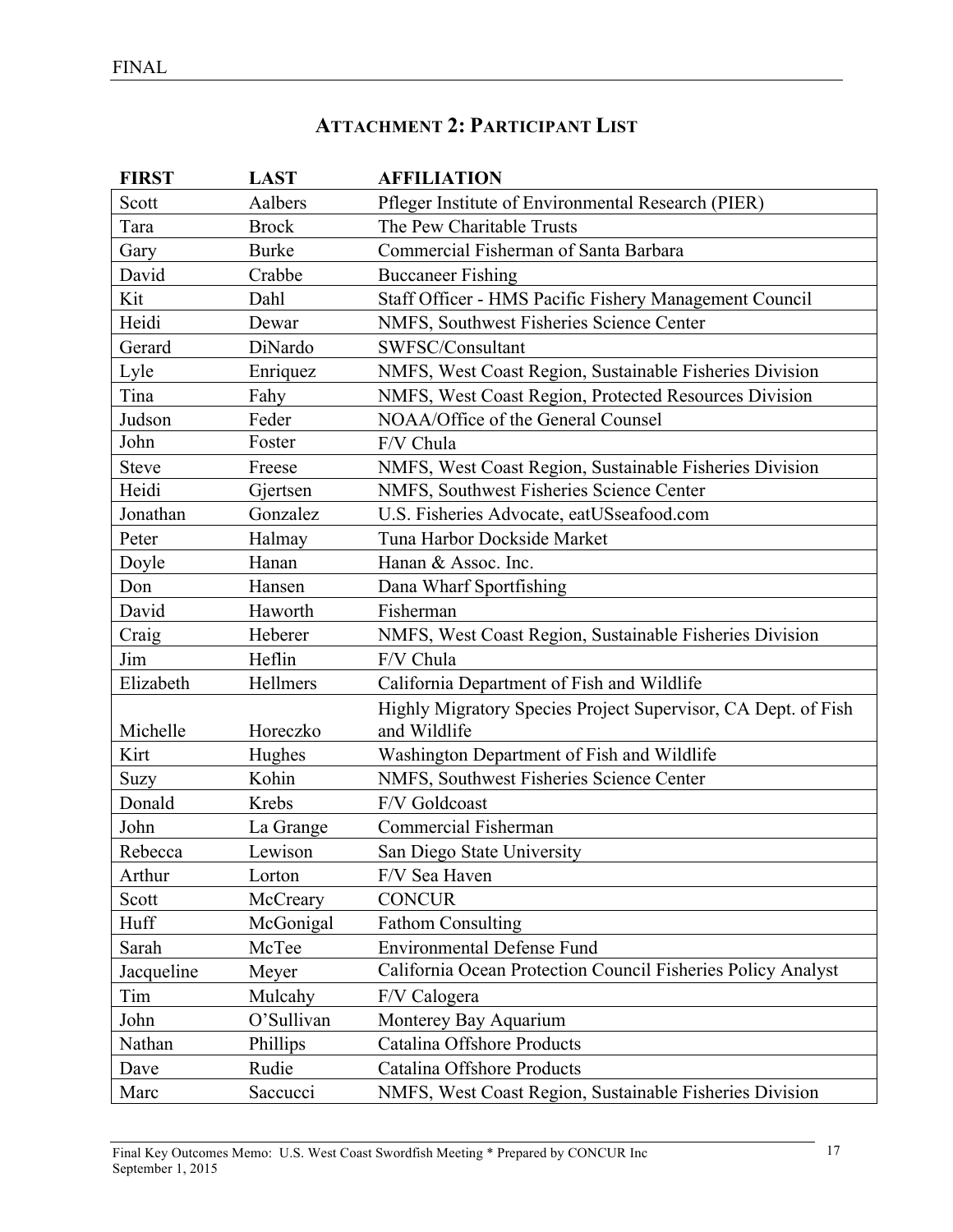| Cyreis       | Schmitt        | Oregon Dept. of Fish and Wildlife                         |
|--------------|----------------|-----------------------------------------------------------|
| Chugey       | Sepulveda      | Pfleger Institute of Environmental Research (PIER)        |
| Geoff        | <b>Shester</b> | California Campaign Director Oceana                       |
| Shevis       | Shima          | Chesapeake Fish Company                                   |
| Tim          | Sippel         | NMFS, Southwest Fisheries Science Center                  |
| Dale         | Squires        | NMFS, Southwest Fisheries Science Center                  |
| Melissa      | <b>Stevens</b> | The Nature Conservancy                                    |
| Stephen      | <b>Stohs</b>   | Southwest Fisheries Science Center                        |
| <b>Bill</b>  | Sutton         | Fisherman/Restaurateur                                    |
| Heidi        | Taylor         | NMFS, West Coast Region, Sustainable Fisheries Division   |
| <b>Barry</b> | Thom           | NMFS, West Coast Region, Deputy Regional Administrator    |
| <b>Bob</b>   | Turner         | NMFS, West Coast Region, Assistant Regional Administrator |
|              |                | <b>Sustainable Fisheries Division</b>                     |
| Megan        | Vinett         | <b>CONCUR</b>                                             |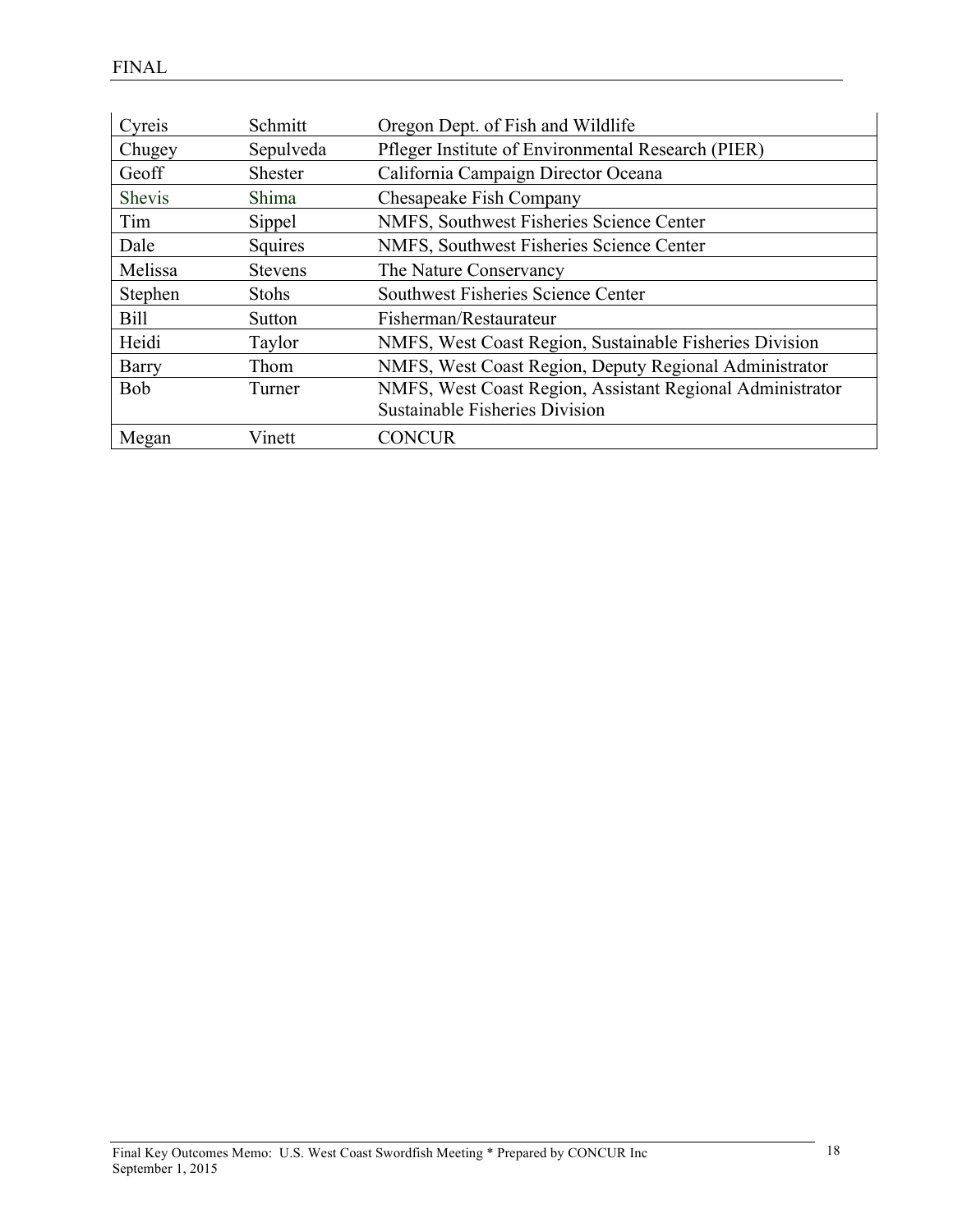# **ATTACHMENT 3: SUMMARY OF BREAKOUT SESSION DELIBERATIONS**

#### Breakout Session 1

#### **Group 1:**

Topic 1: What is the value of having a swordfish fishery off the West Coast?

- Economics benefits:
	- Create Employment (fishermen/crew/fuel dock/marine store/boatyard
- Generate a multiplier effect/indirect expenditures
- Proximity to the resource (compared with the more distant HLL fleet) Social (recruitment of new fishers) Experience (e.g., dining) Nutrition Public appreciation/education Sense of community Tourism • Ocean – resources, reduce transfer effect
- 
- Research & educate fisheries elsewhere/innovation
- Stock assessment

Topic 2: Is the current state of the swordfish fishery sustainable?

- Swordfish stock is sustainable at current effort  $(\&$  higher levels)
- DGN is economically sustainable within a portfolio of fisheries
- Economics would be improved by access to the PLCA
- Mixed views on whether the DGN fishery is sustainable, due to bycatch concerns
- Conduct research on post-release mortality and stock status of released animals
- Harpoon is a fishery of opportunity, valuable within a portfolio

Topic 3: What are the major challenges facing the swordfish industry?

- Too few younger (or anyone) fishers are entering the fishery (low recruitment, longevity)
- Variation in Oceanic conditions variation (la Niña/la Niño); biological association with oceanic condition; need funds to acquire data, stock assessment of protected species
- Changing industry/image to the public
- Competition from imports/free-trade agreements
- Misinformation disseminated on risks posed by mercury in swordfish/health issues
- Restrictive fishery management and added costs to monitor (a particular challenge is unobservable vessels)
- The PFMC process seems based on politics, not science
- The Fleet is small/not enough capability/coverage to find the fish
- Unintended "victim of future success": bycatch of protected species has already been much reduced; protected species w/ recovering protected species

- Development of gear modifications development
- Innovation and experimentation around of new gears
- Support dynamic ocean modeling
- Marketing for smaller scale fisheries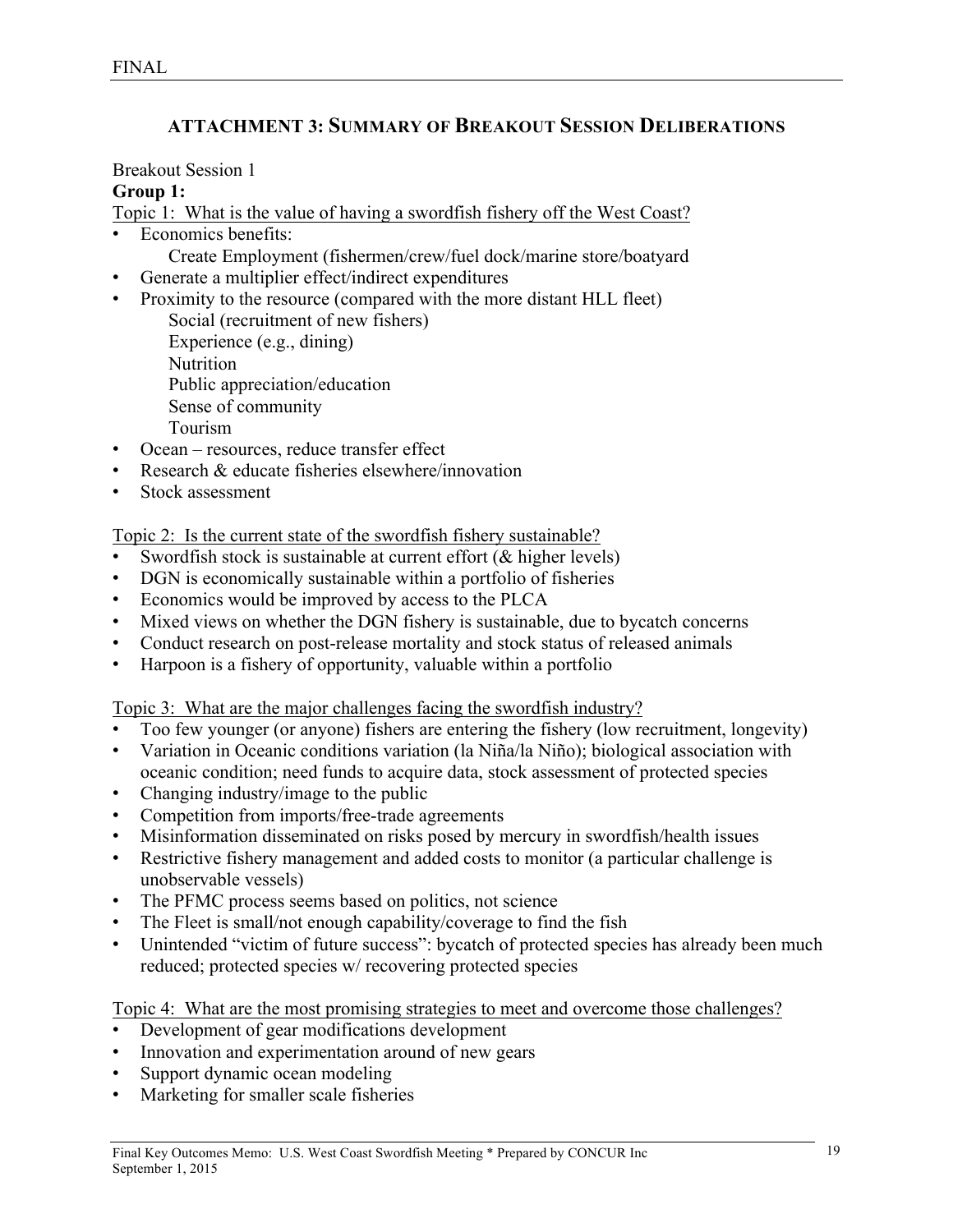- Use the "farm to table model" to support local swordfish
- Learn from the Pete Dupuy model (Ventura harbor)
- Emphasize labeling/traceability linked back to the vessel

#### Group 2:

Topic 1: What is the value of having a swordfish fishery off the West Coast?

- Enhances the image of San Diego as a "seafood city" (applies to other West Coast ports)
- Locally caught fish is good for tourism
- Yield positive Economic effects (employment, expenditures) Avoid Fishers' cultural loss / loss of preferred livelihood
- Strengthens market for locally-sourced food
- Lower fossil fuel footprint than imports
- Shorter supply & transportation chain makes available a high quality product at lower delivery cost
- Less bycatch than imported swordfish
- Local control over externalities of swordfish production

Topic 2: Is the current state of the swordfish fishery sustainable?

- Target species
	- Yes, with proper management of the healthy stock
- Non-target species
	- Outlook for some by caught species is poor, although bycatch in the U.S West coast fishery is low
	- The bycatch problem cannot be by shutting down WC fisheries
	- Bycatch mitigation is an ongoing priority
	- Can we find markets for some currently discarded species?
- Economics
	- Yes; fish are available and market demand is ongoing
- Demographics
	- Aging fleet with low recruitment of new participants

Topic 3: What are the major challenges facing the swordfish industry?

- Current level of regulation is challenging for participants, could reduce West coast production
- Aging participant cohort with few new participants
- Time area closures are not most effective bycatch reduction strategy for economic viability
	- What alternative would work better than PLCA closure?
- High gear costs / risk of lost investment / fuel costs
- An uneven playing field in the market place vs. imports (foreign fleets are subsidized / have limited observer coverage / weaker management / less enforcement)
- Swordfish has public image challenges; sometimes characterized as unsafe (mercury loads), overfished, and caught with high bycatch gears
- Consumers may have had bad retail experience with swordfish from cheap sources and poor quality, leading to declining demand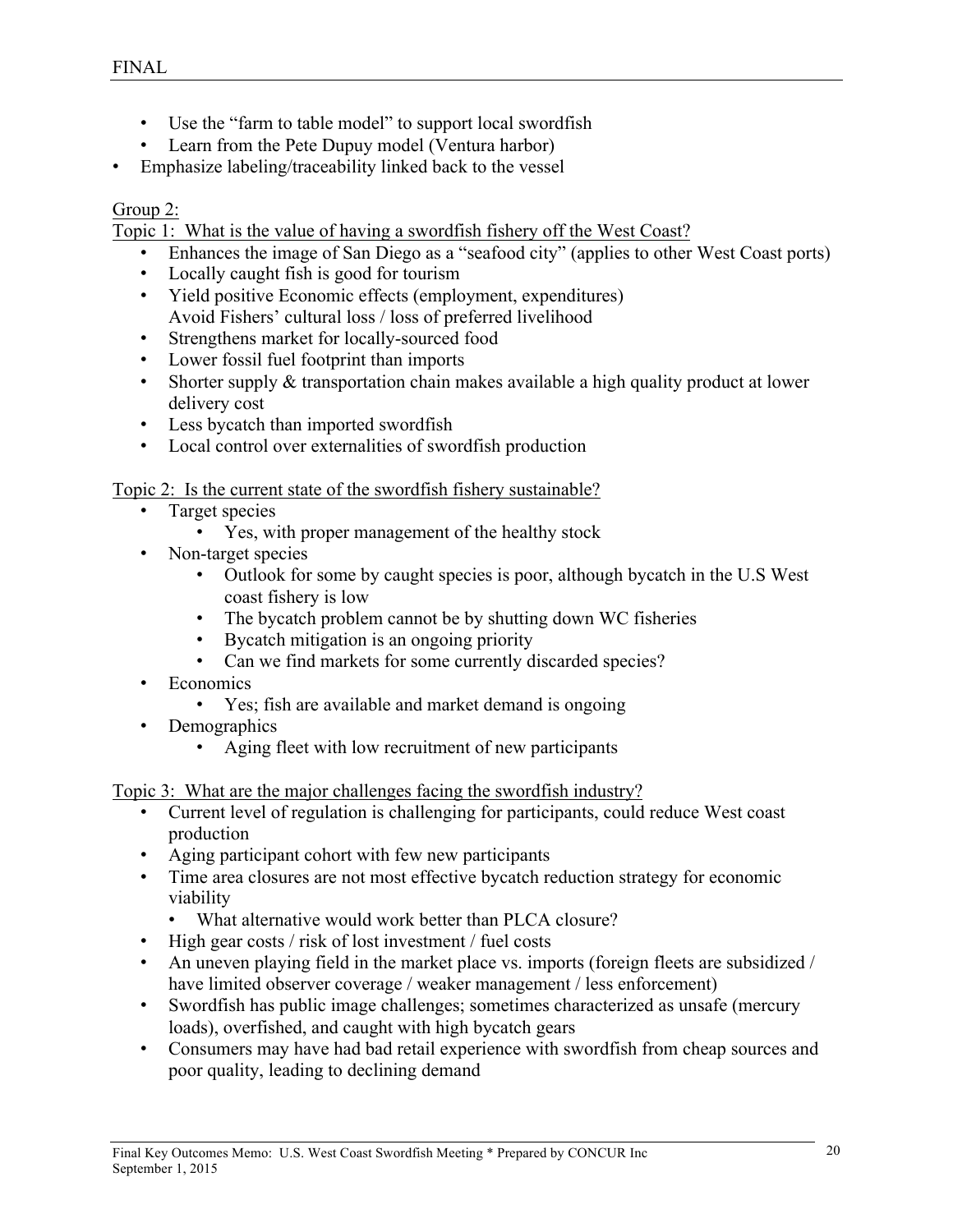Topic 4: What are the most promising strategies to meet and overcome those challenges?

- Consider new management and fishing strategies that might enable re-opening PLCA to swordfish fishing with an acceptable bycatch level
	- Diversify gear portfolio
	- Support EFPs to figure how to fish with lower bycatch rates
	- Keep U/S. fishers on the water to allow innovation
- Develop and communicate better documentation of bycatch and regulations of foreign imports
- Consider best, most effective policy tools in international arena (import ban, intl. agreements, other?)
- Develop rational solutions to bycatch management, given the demand for fish will not go away
	- Solutions that would account for ecological and economic problems across the ecosystem and entire supply chain
	- Need common understanding among constituents of both real ecological and economic problems to resolve

## Group 3:

Topic 1: What is the value of having a swordfish fishery off the West Coast? **Desirable product with ecological, societal, and industry related benefits**

- People want fresh fish; swordfish and tuna are highly desirable

- Swordfish is easy to cook
- It is healthy protein choice over terrestrial sources or fish species/stock that are less abundant
- Swordfish associated with saleable bycatch
- Reinforces a connection to the ocean and the environment
- Benefit to local economy; jobs, supports infrastructure, promotes working waterfronts

- Biological - scientific data stream; there is an efficiency of scale associated with the fishery versus scientific platforms alone; catch data are highly valuable if not essential for stock assessment

- Develop a diversified portfolio of fisheries provides greater certainty for income California swordfish offer fresh, high quality fish with a low carbon footprint

#### Topic 2: Is the current state of the swordfish fishery sustainable? **Chose not to tackle this in light of challenge agree on definition**

Topic 3: What are the major challenges facing the swordfish industry?

- Balancing by-catch, profitability, and gear-types
- Inconsistency/mismatch of local availability and supply
- Addressing consumer misconceptions about swordfish; local versus imported quality, price, fresh-frozen, ecological impact, contaminants concerns (mercury)
- Importation of lower cost, inferior product

- Strive for accurate data reproduction
	- No more cherry picking of the data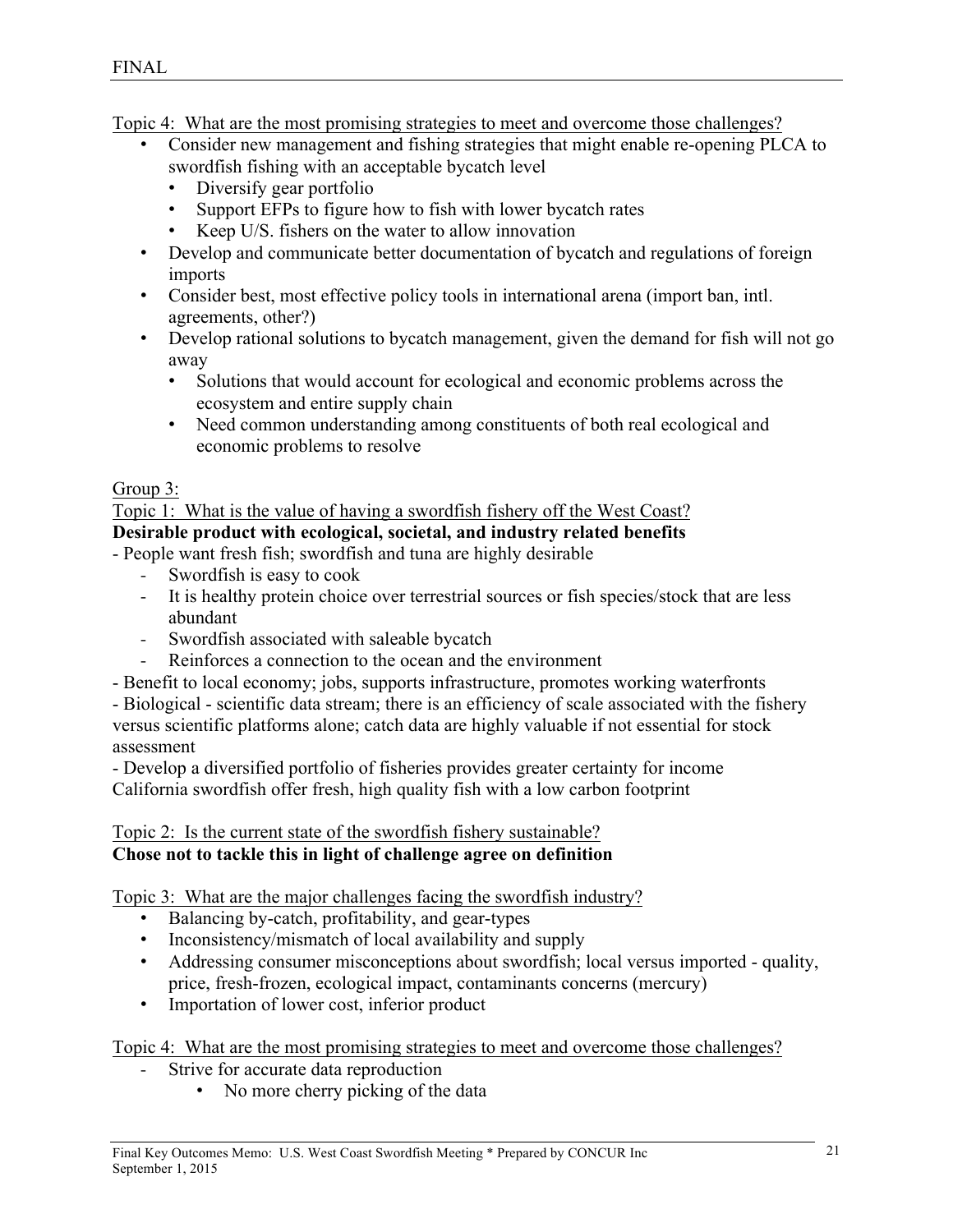- Increase awareness through public outreach/ education/ reports
- Use Dynamic ocean management
	- Increase selectivity and reduced undesirable bycatch
- Promote constructive dialogue across stakeholder groups
	- Points of common agreement
	- Issues where stakeholders can agree to disagree and move forward
	- Ensure adequate representation in management seat at the table
- Promote domestic product as best choice

Next Steps/Potential Action Items:

Connecting consumers to the ocean and the environment has larger scale ecological and societal benefits – a key theme for outreach and education.

Remove barriers to innovation - explore and innovate effective gear types.

#### Group 4: Topic 1: What is the value of having a swordfish fishery off the West Coast?

Topic 2: Is the current state of the swordfish fishery sustainable?

## Topic 3: What are the major challenges facing the swordfish industry?



- 1. Recognize and deal with the gap between science and policy/science and politics
- 2. Engage the challenge of international imports
- 3. Time to allow EFPs to get in the water
- 4. Address and reduce the tension between [some] NGOs and west coast fleet

- 1. Pursue fast track testing and deployment of buoy gear
- 2. Buy back latent permits, then use proceed to:
	- Fund observers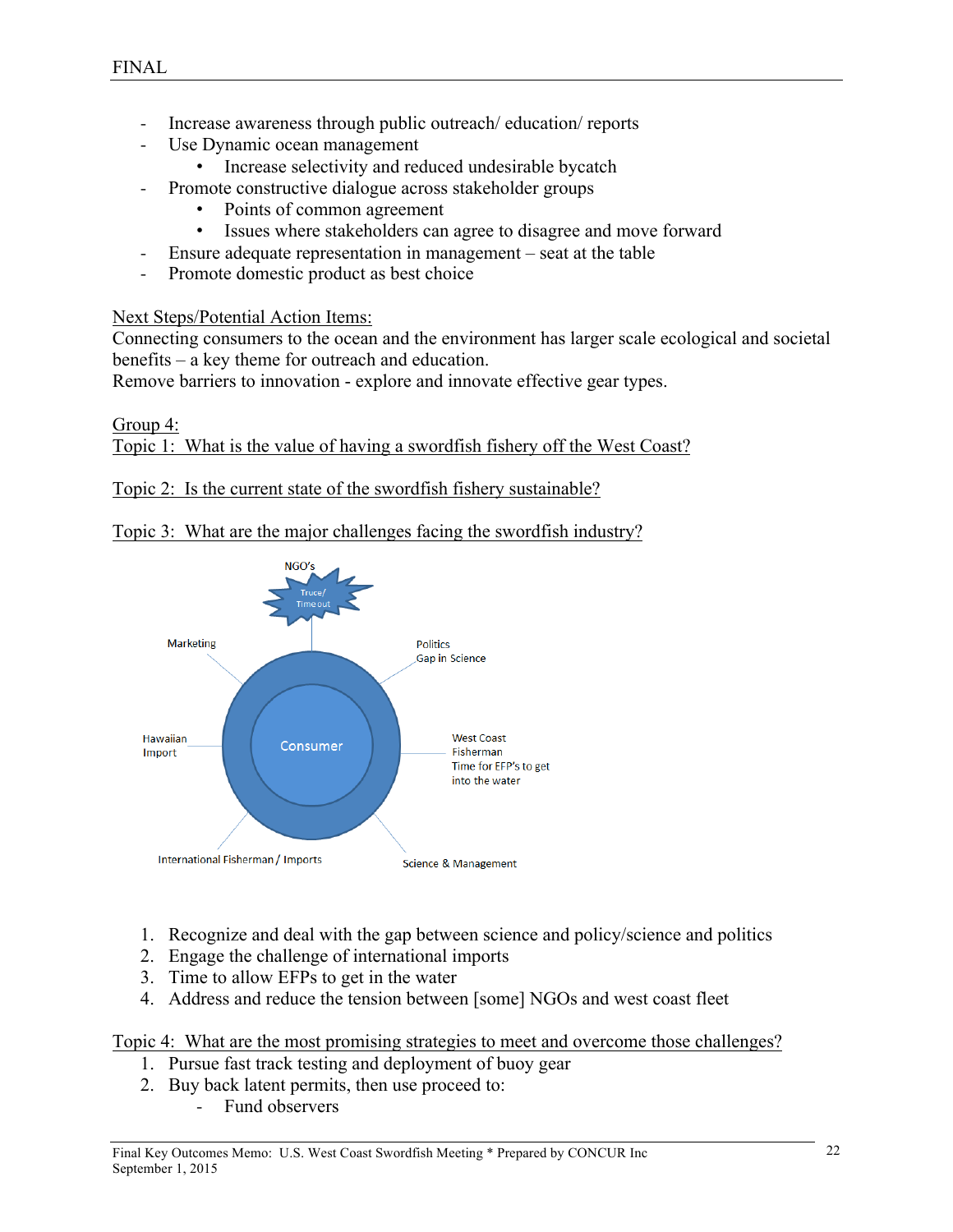- Fund gear research
- 3. Establish Two committees/working groups
	- Prioritize use of funds for gear research
	- Promote U.S. caught SWO; develop positive messaging
- 1. Allow voluntary reduction of DGN effort or catch (consider trades for DSBG)
- 2. Diversify gear, products, price points, seasons
- 3. Consider that future freezing could help stabilize product quality

#### Group 5:

Topic 1: What is the value of having a swordfish fishery off the West Coast?

- Support Fresh local swordfish in the market
- Maintain jobs and a fishing culture and history

#### Topic 2: Is the current state of the swordfish fishery sustainable?

Not currently sustainable from a fishery participant perspective. No fishermen recruitment into the fishery

Not a resource issue, no overfishing going on with the stock fished here

Mix of stocks – may be some overfishing of the EPO stock, but not currently overfished Removing the threat of banning banned would increase and stabilize permits value

Topic 3: What are the major challenges facing the swordfish industry?

Import price Access to fishing grounds Misinformation Concerns about mercury Sensitive species interactions Regulatory constraints (gear restrictions) Consistency of supply of US caught fish Mixed Public perception **PLCA** An Insufficient degree of fishery organization

- Develop Additional gear options
- Support greater fishery organization
- Reconsider permit transfer restrictions
- Allow California longline fishing (find support for EFP)
- Create Access to the PLCA (may be connected to latent permit reduction and performance standards?)
- Accessing the PLCA may need to be done initially through an EFP, which needs to include changes to standard operations including FMPs
- Predictive mapping
- Potential to fish during the day down deep with a net?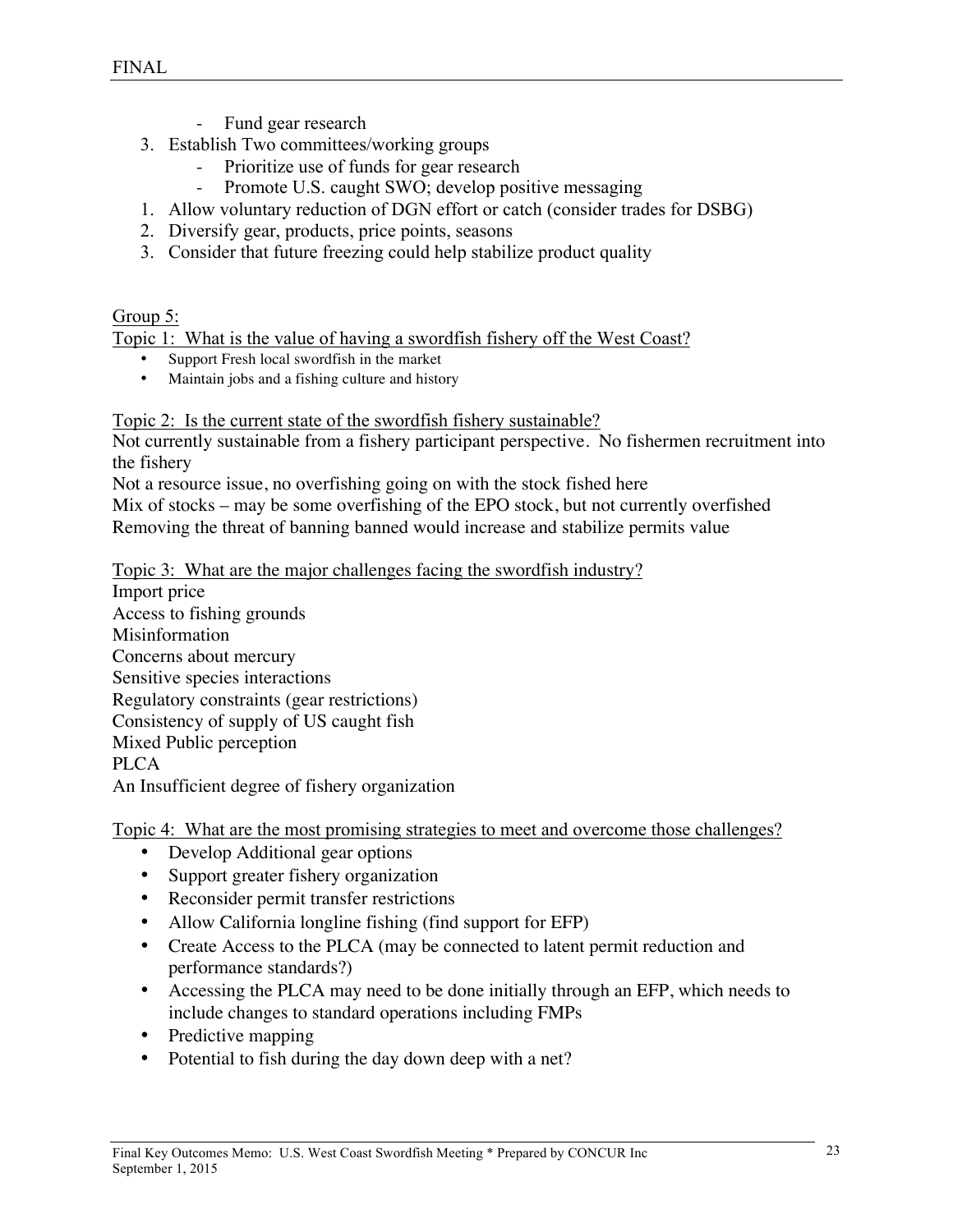## **Breakout Session 2:**

Group 1:

Topic 1: What gear or technologies could increase fishing opportunities and minimize environmental impacts?

- Gear technologies: differential illumination (avoid attracting sea turtles); electromagnetic forces (sharks); change existing configuration (e.g., deeper nets, reduced soak time?)
- Consider impacts of new gear technology on target species
- Satellite derived SSTs, environmental covariates etc. and association w/ swordfish (getting info when offshore) – improved technology
- Develop and deploy improved monitoring technology (increased accountability)
- Develop and deploy improved pingers to deter whales
- Identify approved Non lethal deterrents to reduce depredation of catch
- Find a way to allow longlining in the EEZ

Topic 2: How can organizations and individuals in the supply chain support a robust swordfish industry?

- Support a community-based approach
- Look for ways to ease permitting of sales (city support for open markets) (e.g., Pike's market)
- Pursue funding opportunities (use grants to leverage private investment)
- Assess broader opportunities for fishermen to sell their fish
- Develop additional cold-storage techniques and infrastructure
- Explore options for labeling to improve CA-based seafood without getting MSC certification (need standards, which might be a challenge)
- Develop a branding or message for "California-caught fish" market w/ other fisheries

Topic 3: How can we build and grow partnerships?

- Form Task Forces to tackle individual challenges
- Need sponsor/facilitator (neutral party)
- Support innovations (huge agreement on this front)
- Commit to avoiding speaking ill of groups or individuals/opinions
- Conduct Training on operation of new gear (e.g., buoy gear)
- Develop messaging products (1-pager fact sheets)
- Make new gear available to CA-based local fishermen
- Look for ways to "Have the other side give more than the fishermen always giving up (put burden on other groups to be innovative, trust fishermen)
- Build trust among stakeholders active on DGN fisheries issues/Respect divergent opinions

Group 2:

Topic 1: What gear or technologies could increase fishing opportunities and minimize environmental impacts?

• Gears are DGN, LL, HPN, DSBG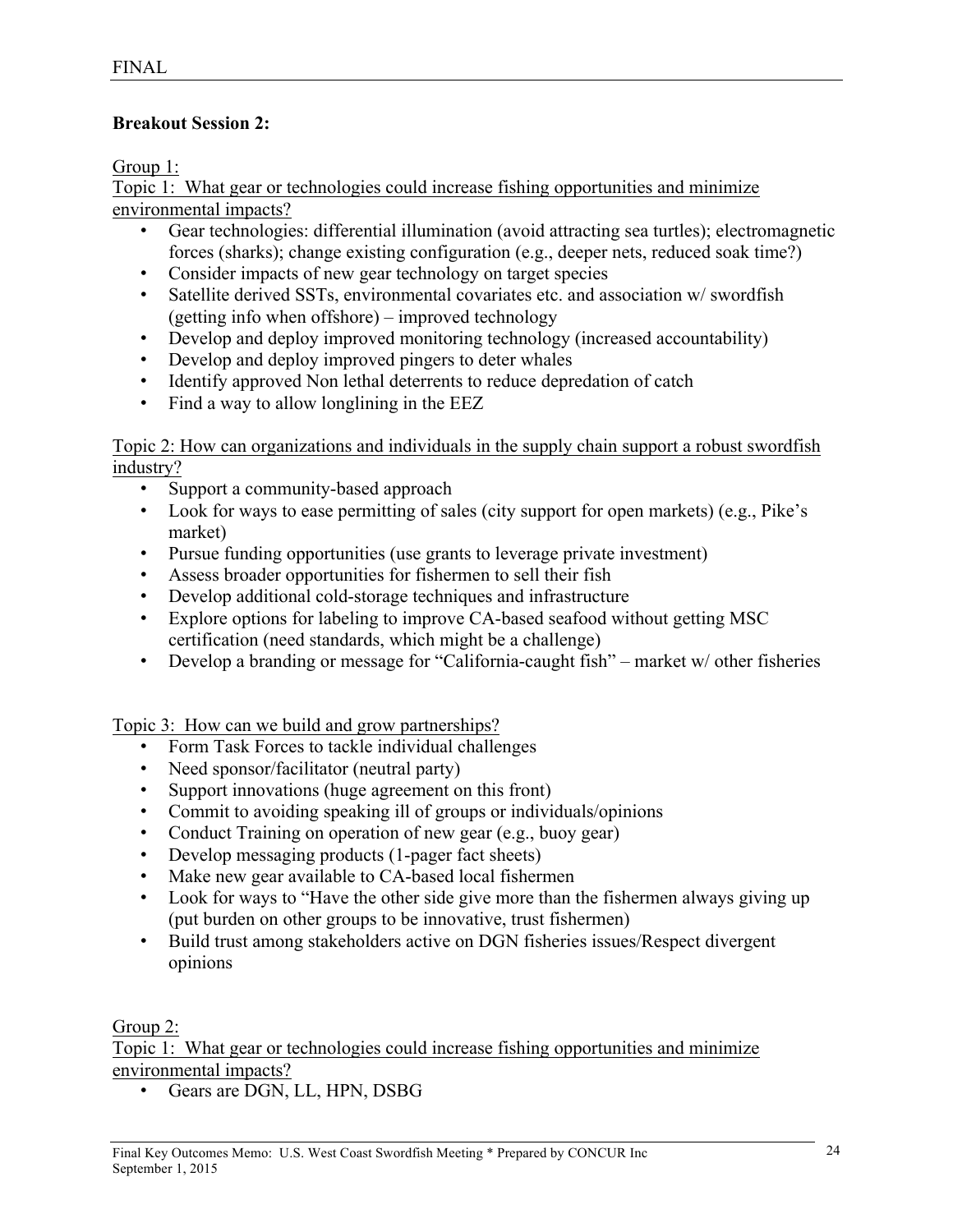- What is needed to get past aversion among some constituents to DGN and LL gears?
- Information technologies (e.g. Dynamic Ocean Management, TurtleWatch etc.)
- Develop improved fish preservation techniques to enhance product quality
- Continue gear experiments to reduce bycatch

Topic 2: How can organizations and individuals in the supply chain support a robust swordfish industry?

- U.S. west coast swordfish fishery is currently not robust
	- Currently relying on imports, ATL, and HI producers to meet local west coast demand
- Support a review of the PLCA closure and consider alternative management strategies to current time-and-area closure
- Educate consumers on the qualities, benefits and advantages of locally caught swordfish

Topic 3: How can we build and grow partnerships?

- Seek common ground between entrenched positions on the nature of economic and ecological problems that need to be resolved
- Pursue collaborative projects between constituent groups to build trust and pursue mutually agreeable solutions

## Group 3:

Topic 1: What gear or technologies could increase fishing opportunities and minimize environmental impacts?

## **Support things we have talked about:**

- Buoy gear
- **Longline**
- Dynamic ocean modeling/management

# **Advance newer ideas:**

- Sink gillnets to fish into the 250-300 meter depth; below the layer where the majority of undesirable by-catch
- Information and data pooling communication to avoid priority protected species encounters
- Utilize drones to spot fish that are basking
- Systematic survey efforts to increase understanding of distribution

## Topic 2: How can organizations and individuals in the supply chain support a robust swordfish industry?

# **Marketing/Branding – promotion of local fish**

- Advance partnering between fishers and dealers
	- o Cooperatives, Dockside sales, etc.
- Build relationships between NGOs and industry to promote and communicate areas of agreement
- Support education and outreach to counteract misconceptions and promote desirable catch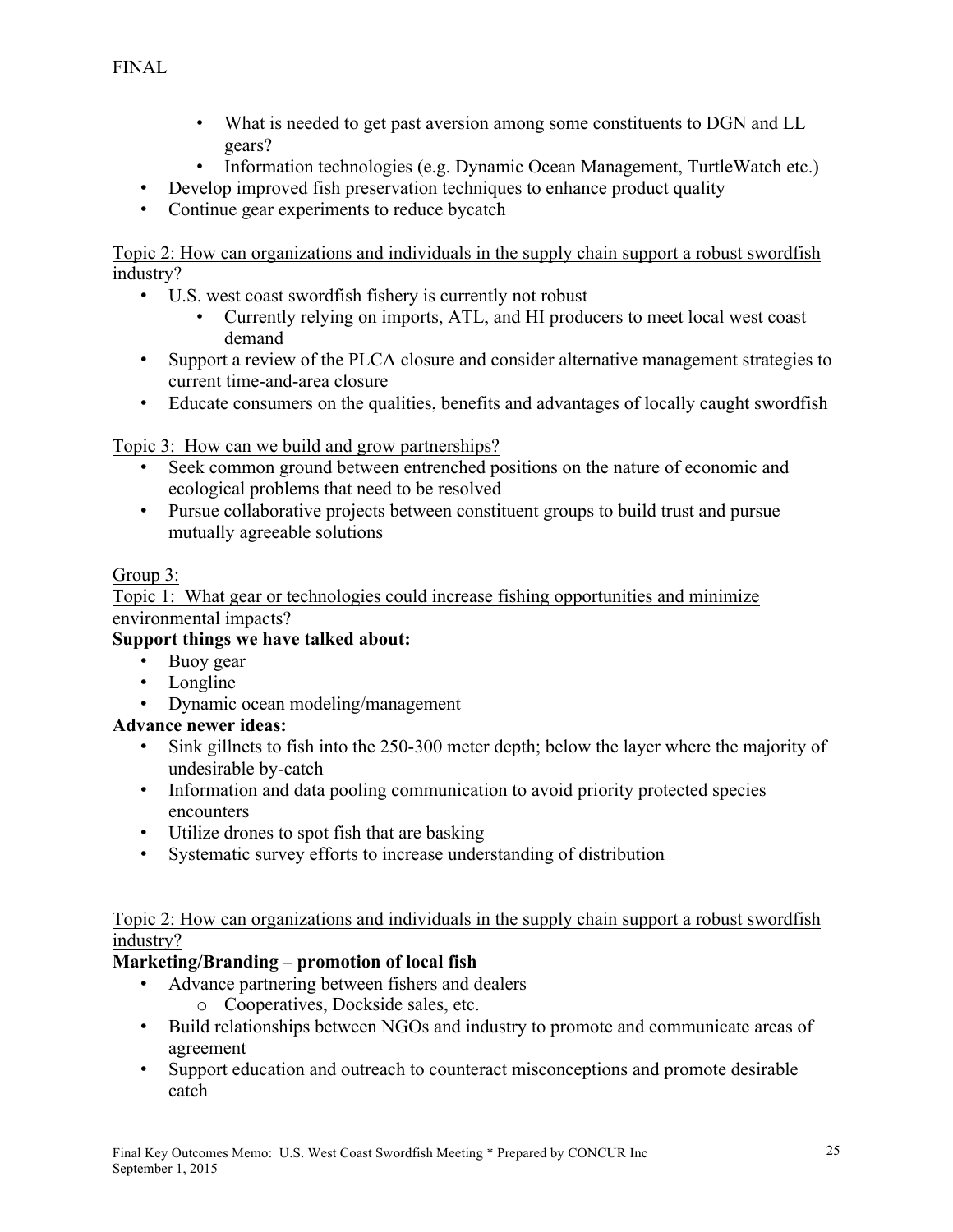

Topic 3: How can we build and grow partnerships?

- Embrace areas of agreement as a starting point
- Emphasize accurate and responsible representation of scientific information
- For imports, partner to support:
	- Better understanding of imports
	- Identify countries/fisheries of concern
	- Create mechanisms to limit or ban those with by-catch concerns
- Develop market for under-utilized by-catch species

#### Group 4:

Topic 1: What gear or technologies could increase fishing opportunities and minimize environmental impacts?

- 1. Use smart deployment based on dynamic ocean management
	- Need to test this fishing vessels or charter planes
- 2. Support avoidance research
	- Illuminated nets: different vision turtles, sharks, whales
- 3. Use detection devices = active fishing

Topic 2: How can organizations and individuals in the supply chain support a robust swordfish industry?

- 1. Expand outreach, education
	- Positive messaging
	- Direct marketing
	- Communicate transfer effect
- 2. Support organizations that contribute to rebuild/recover species in areas where populations (e.g. Indonesia, Mexico)
- 3. Use promotions to raise funds to support conservation, research etc. (e.g. "tax at the plate", "adopt a beach")
- 4. Communicate and share best practices
- 5. Involve OR and WA in the process
	- Can lessen demand for foreign imports

## Topic 3: How can we build and grow partnerships?